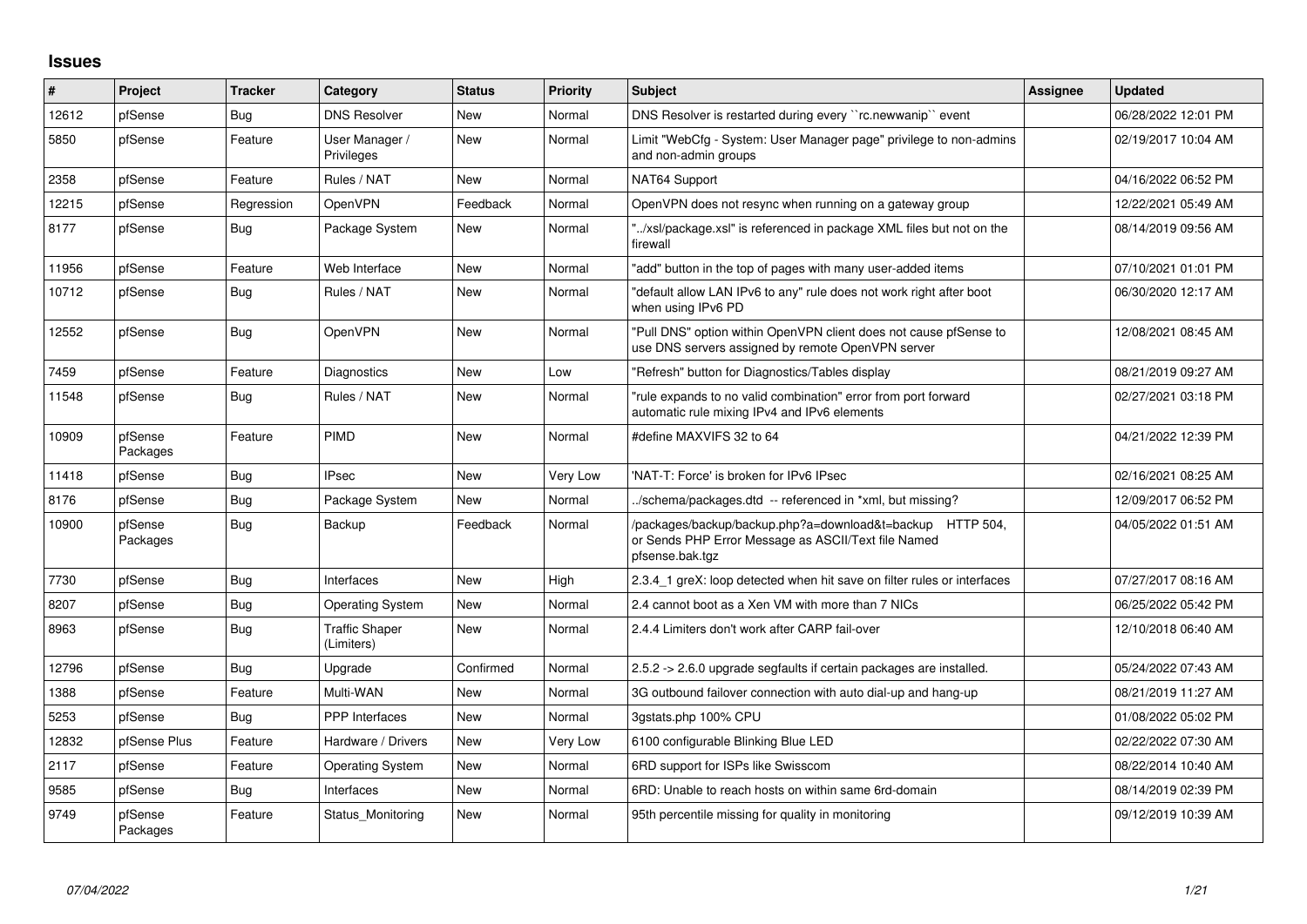| #     | Project             | <b>Tracker</b> | Category              | <b>Status</b> | <b>Priority</b> | <b>Subject</b>                                                                                                      | Assignee | <b>Updated</b>      |
|-------|---------------------|----------------|-----------------------|---------------|-----------------|---------------------------------------------------------------------------------------------------------------------|----------|---------------------|
| 7899  | pfSense             | Bug            | Traffic Shaper (ALTQ) | <b>New</b>    | Normal          | a floating 'match' rule on LAN does not put traffic from a broswer on a<br>clientpc into a shaper queue             |          | 09/28/2017 09:16 AM |
| 1924  | pfSense             | Feature        | <b>Captive Portal</b> | <b>New</b>    | Normal          | Ability of CP's allowed IP addresses to use aliases                                                                 |          | 07/26/2018 04:28 AM |
| 12665 | pfSense             | Feature        | Rules / NAT           | <b>New</b>    | Normal          | Ability to add custom pf rules from the GUI                                                                         |          | 01/07/2022 09:30 AM |
| 7405  | pfSense             | Feature        | DHCP (IPv4)           | <b>New</b>    | Normal          | Ability to add dhcp host reservations from "Diagnostics -> ARP table"                                               |          | 10/12/2020 08:22 AM |
| 8532  | pfSense             | Feature        | <b>OpenVPN</b>        | New           | Low             | Ability to add metric to pushed routes                                                                              |          | 05/22/2018 07:45 AM |
| 8236  | pfSense             | Feature        | <b>DNS Resolver</b>   | New           | Normal          | Ability to configure "forward-first" and "forward-host" options for more<br>robust domain overrides in DNS Resolver |          | 12/26/2017 01:26 AM |
| 2218  | pfSense             | Feature        | CARP                  | <b>New</b>    | Normal          | Ability to delay CARP master status at boot time                                                                    |          | 03/03/2021 11:57 AM |
| 855   | pfSense             | Feature        | Multi-WAN             | <b>New</b>    | Normal          | Ability to selectively kill states on gateways recovery                                                             |          | 03/11/2022 08:30 AM |
| 7495  | pfSense             | Feature        | <b>DNS Resolver</b>   | New           | Low             | Ability to set TTL for local for Unbound host overrides and dhcp leases                                             |          | 03/06/2018 09:46 AM |
| 628   | pfSense             | Feature        | Web Interface         | New           | Low             | Ability to specify listen IP address of management services (SSH, web<br>interface)                                 |          | 07/09/2021 01:21 PM |
| 9725  | pfSense<br>Packages | Feature        | <b>ACME</b>           | <b>New</b>    | Very Low        | Ability to use template variables in acme package                                                                   |          | 09/04/2019 07:12 AM |
| 3185  | pfSense             | Feature        | DHCP (IPv6)           | <b>New</b>    | Normal          | Accommodate a DHCPv6 failover-like mechanism                                                                        |          | 11/24/2017 10:44 AM |
| 8213  | pfSense<br>Packages | Bug            | haproxy               | New           | Normal          | acl src file not populated from alias                                                                               |          | 12/21/2017 02:02 PM |
| 9299  | pfSense<br>Packages | Feature        | <b>ACME</b>           | <b>New</b>    | Normal          | ACME package: Automate add/remove firewall rule for port<br>forwarding                                              |          | 01/30/2019 10:09 PM |
| 9833  | pfSense<br>Packages | Feature        | <b>ACME</b>           | <b>New</b>    | Normal          | ACME: add ability to use custom ACME server                                                                         |          | 04/07/2022 11:31 AM |
| 8560  | pfSense<br>Packages | <b>Bug</b>     | <b>ACME</b>           | <b>New</b>    | Normal          | ACME: can't update DNS records in DNSMadeEasy registar for<br>several domains with different API keys/ids           |          | 06/08/2018 01:28 PM |
| 8285  | pfSense             | Bug            | Web Interface         | <b>New</b>    | Normal          | Actions on stale data may result in catastrophic results                                                            |          | 01/16/2018 08:08 PM |
| 12570 | pfSense Docs        | Correction     | General               | <b>New</b>    | Normal          | Active appliance list missing 6100                                                                                  |          | 12/06/2021 11:41 AM |
| 13136 | pfSense<br>Packages | Feature        | pfBlockerNG           | <b>New</b>    | Normal          | Add crypt0rr DNS-over-HTTPS (DOH) provider list feeds                                                               |          | 05/07/2022 02:27 AM |
| 96    | pfSense             | Feature        | Rules / NAT           | <b>New</b>    | Normal          | Add "All local networks" to source and destination drop down boxen in<br>firewall rules                             |          | 02/06/2016 04:53 AM |
| 8224  | pfSense<br>Packages | Feature        | FreeRADIUS            | <b>New</b>    | Normal          | Add "OU" field to FreeRADIUS page                                                                                   |          | 02/21/2018 12:53 AM |
| 12162 | pfSense Docs        | Todo           | Products              | New           | Normal          | Add "usb reset" as possible solution for non-booting flash drives on<br>the SG-1100                                 |          | 10/07/2021 02:19 PM |
| 12025 | pfSense             | Todo           | Web Interface         | New           | Very Low        | Add 1:1 Validation to Notify Someone They are 1:1 NAT'ing an<br><b>Interface Address</b>                            |          | 06/11/2021 10:05 AM |
| 12546 | pfSense Plus        | Feature        | Authentication        | New           | Normal          | Add 2FA Support to pfSense Plus Local Database Authentication                                                       |          | 06/25/2022 05:30 PM |
| 5474  | pfSense             | Feature        | Interfaces            | New           | Normal          | Add 802.1x configuration to wired interfaces.                                                                       |          | 03/16/2016 04:32 PM |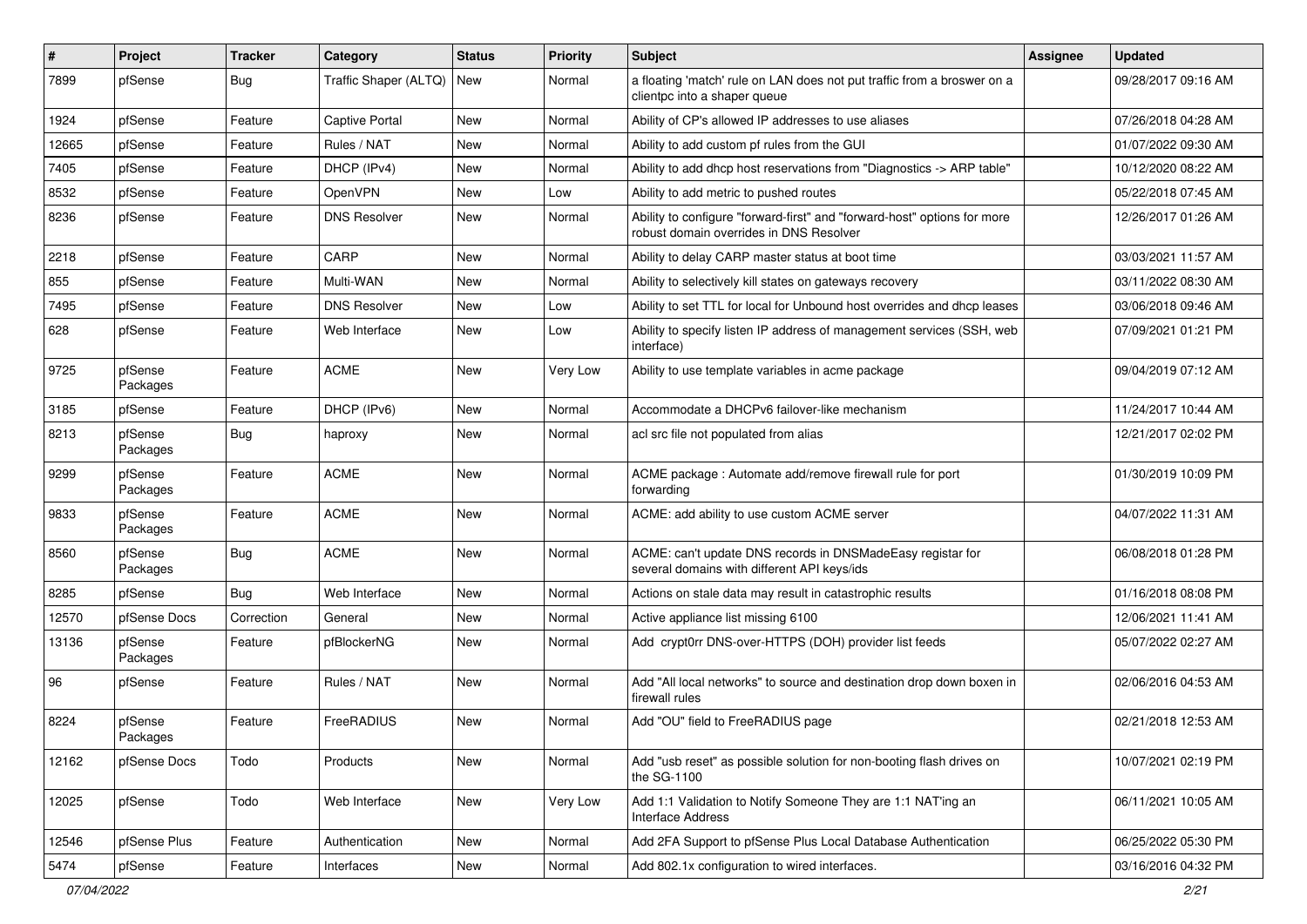| $\vert$ # | Project             | <b>Tracker</b> | Category                | <b>Status</b>                 | <b>Priority</b> | Subject                                                                                      | <b>Assignee</b> | <b>Updated</b>      |
|-----------|---------------------|----------------|-------------------------|-------------------------------|-----------------|----------------------------------------------------------------------------------------------|-----------------|---------------------|
| 4776      | pfSense             | Feature        | Wireless                | New                           | Normal          | Add 802.1x dynamic vlan support                                                              |                 | 10/02/2020 07:42 AM |
| 7888      | pfSense             | Feature        | Package System          | <b>New</b>                    | Normal          | Add a button in package manager GUI to upgrade all packages                                  |                 | 09/28/2017 05:50 AM |
| 7761      | pfSense             | Feature        | Rules / NAT             | New                           | Normal          | Add a way to match on IPv6 proto=0 (hop-by-hop header extension)                             |                 | 08/13/2019 03:49 PM |
| 6917      | pfSense             | Feature        | Upgrade                 | <b>New</b>                    | Normal          | Add ability to choose from what IP/IFACE you search for updates                              |                 | 11/11/2016 09:51 AM |
| 6038      | pfSense             | Feature        | Interfaces              | New                           | Normal          | Add ability to configure which interface is chosen for defining<br>hostname IP in /etc/hosts |                 | 07/07/2017 09:56 AM |
| 12190     | pfSense             | Feature        | Rules / NAT             | <b>New</b>                    | Normal          | Add ability to reference ipv6 prefix in firewall rules and aliases                           |                 | 08/05/2021 01:47 PM |
| 12551     | pfSense             | Feature        | <b>DNS Resolver</b>     | <b>New</b>                    | Low             | Add ability to set DNS resolver search domain list                                           |                 | 12/01/2021 11:18 AM |
| 11156     | pfSense<br>Packages | Feature        | pfBlockerNG             | <b>New</b>                    | Normal          | Add an option include subdomains for the noAAAA feature                                      |                 | 12/11/2020 10:19 AM |
| 12300     | pfSense             | Feature        | Hardware / Drivers      | New                           | Normal          | Add Aquantia Atlantic driver to pfsense                                                      |                 | 09/14/2021 06:49 AM |
| 13304     | pfSense             | Feature        | Traffic Shaper (ALTQ)   | <b>Pull Request</b><br>Review | Normal          | Add Broadcom Netextreme II (bxe) to the altq capable check                                   |                 | 06/28/2022 12:01 PM |
| 10466     | pfSense<br>Packages | Feature        | Suricata                | New                           | Low             | Add checkbox to Suricata blocked host view to resolve all resolvable<br>IP's automatically   |                 | 02/02/2022 06:04 PM |
| 12564     | pfSense             | Feature        | Aliases / Tables        | New                           | Low             | add column to show that an Alias is in use by or not                                         |                 | 12/04/2021 07:25 PM |
| 10962     | pfSense             | Feature        | Dynamic DNS             | New                           | Normal          | Add Cpanel support for Dynamic DNS Clients                                                   |                 | 12/28/2020 01:56 PM |
| 9912      | pfSense<br>Packages | Feature        | ntop                    | New                           | Normal          | add custom DPI to ntopng                                                                     |                 | 11/18/2019 10:57 AM |
| 10395     | pfSense             | Feature        | Dashboard               | <b>New</b>                    | Low             | Add Dashboard System Information support for more PC Engines<br>APU boards                   |                 | 02/17/2022 01:02 AM |
| 12097     | pfSense<br>Packages | Feature        | pfBlockerNG             | <b>New</b>                    | Normal          | Add dnsbl and geoip logs to system log                                                       |                 | 07/06/2021 01:25 PM |
| 12805     | pfSense Docs        | New Content    | General                 | New                           | Very Low        | Add documentation about what triggers a notfication                                          |                 | 02/15/2022 05:10 PM |
| 11369     | pfSense             | Feature        | <b>Operating System</b> | New                           | Low             | add Enabling IPv6 Source Address Validation support                                          |                 | 02/04/2021 10:03 AM |
| 3899      | pfSense             | Feature        | Web Interface           | New                           | Normal          | Add feature to allow reordering of <package> items in config.xml</package>                   |                 | 09/27/2014 04:40 PM |
| 13201     | pfSense<br>Packages | Feature        | pfBlockerNG             | New                           | Normal          | Add FireHol Security IP Feeds                                                                |                 | 05/23/2022 06:34 AM |
| 12465     | pfSense<br>Packages | Feature        | haproxy                 | <b>New</b>                    | Normal          | Add forwardfor advanced usecases                                                             |                 | 10/16/2021 07:35 PM |
| 7720      | pfSense             | Feature        | Hardware / Drivers      | <b>New</b>                    | Normal          | Add general watchdog kernel modules (like ichwd) and watchdogd<br>support in the GUI.        |                 | 08/19/2019 01:20 PM |
| 8372      | pfSense             | Feature        | Logging                 | New                           | Normal          | add gui setting to adjust refresh rate for dynamic firewall logs                             |                 | 08/14/2019 10:31 AM |
| 4628      | pfSense             | Feature        | Web Interface           | New                           | Normal          | Add GUI to manage loader tunables (e.g. loader.conf.local)                                   |                 | 09/16/2015 04:28 PM |
| 13244     | pfSense             | Feature        | Web Interface           | New                           | Normal          | Add help text under Timezone settings in the GUI                                             |                 | 06/03/2022 01:00 PM |
| 6412      | pfSense             | Feature        | <b>Operating System</b> | New                           | Normal          | Add includedir directive for /var/etc/xinet.d to xinetd configuration                        |                 | 08/13/2019 01:23 PM |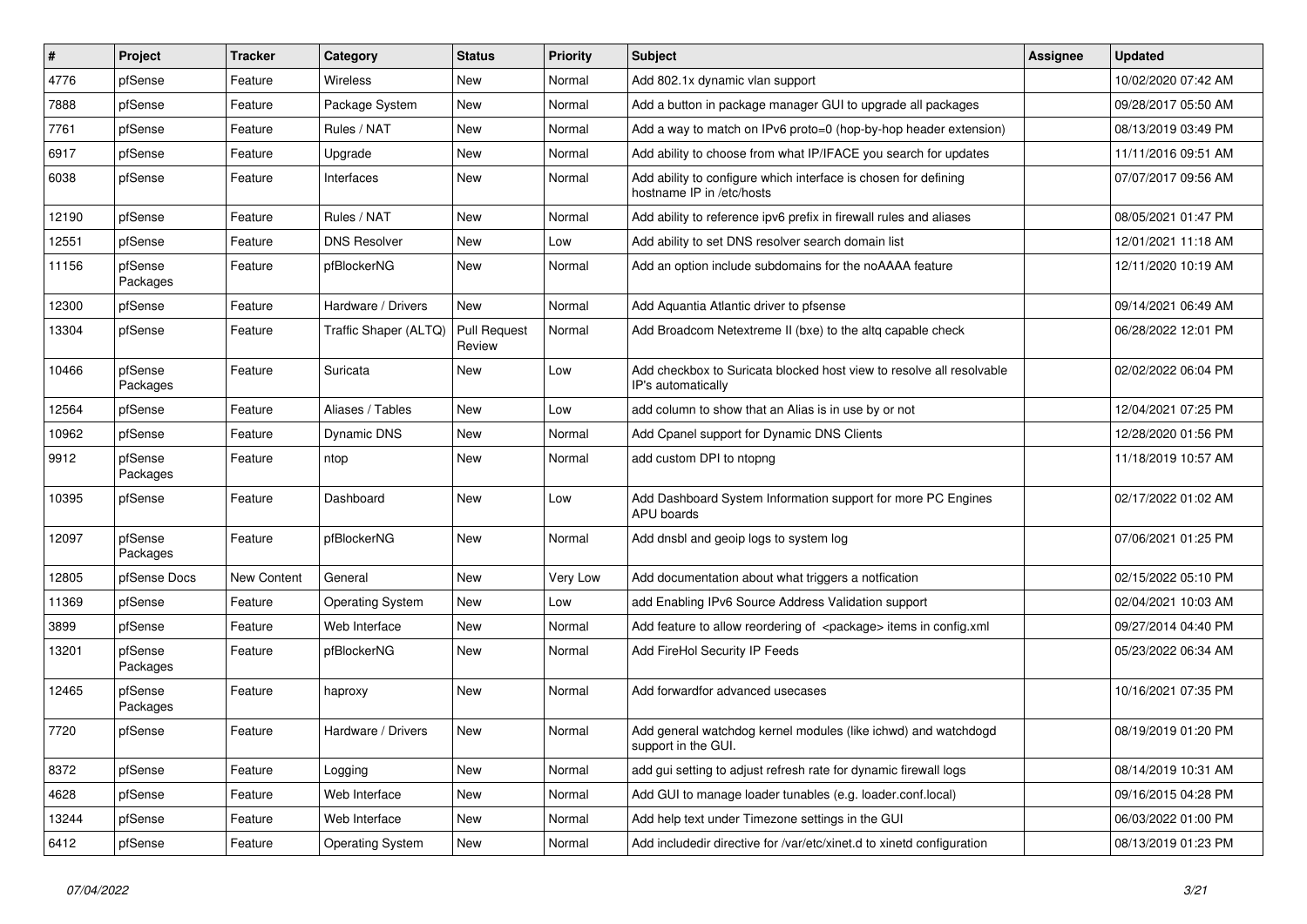| $\pmb{\#}$ | <b>Project</b>      | <b>Tracker</b> | Category                    | <b>Status</b> | <b>Priority</b> | <b>Subject</b>                                                                                             | <b>Assignee</b> | <b>Updated</b>      |
|------------|---------------------|----------------|-----------------------------|---------------|-----------------|------------------------------------------------------------------------------------------------------------|-----------------|---------------------|
| 12711      | pfSense<br>Packages | Feature        | Telegraf                    | New           | Normal          | Add InfluxDB V2 support                                                                                    |                 | 01/21/2022 02:54 AM |
| 746        | pfSense             | Feature        | Rules / NAT                 | New           | Normal          | Add interface group to source/dest drop downs                                                              |                 | 07/19/2010 05:10 PM |
| 12459      | pfSense             | Todo           | <b>Virtual IP Addresses</b> | New           | Normal          | Add IP Alias subnet input validation                                                                       |                 | 10/15/2021 09:35 AM |
| 7626       | pfSense             | Feature        | Interfaces                  | New           | Normal          | Add IPoE support for WAN                                                                                   |                 | 01/01/2022 12:31 AM |
| 9798       | pfSense<br>Packages | Feature        | pfBlockerNG                 | <b>New</b>    | Normal          | add ipv4 and ipv6 dnscrypt-resolvers feeds                                                                 |                 | 10/14/2021 09:48 AM |
| 11703      | pfSense<br>Packages | Feature        | <b>FRR</b>                  | New           | Normal          | add Krill and Routinator support BGP RPKI                                                                  |                 | 03/18/2021 07:47 PM |
| 12370      | pfSense             | Feature        | Rules / NAT                 | New           | Low             | Add limiters to Queue column on firewall rule list                                                         |                 | 09/14/2021 07:37 AM |
| 5307       | pfSense             | Feature        | <b>RRD Graphs</b>           | New           | Low             | Add logarithmic scale option to RRD graphs                                                                 |                 | 10/14/2015 07:37 AM |
| 1136       | pfSense             | Feature        | Rules / NAT                 | New           | Normal          | Add logic to automatically avoid route-to for static route networks                                        |                 | 10/09/2018 05:11 AM |
| 12860      | pfSense<br>Packages | Feature        | New Package<br>Request      | New           | Normal          | add mmc-utils package to all images                                                                        |                 | 02/24/2022 07:18 AM |
| 8099       | pfSense<br>Packages | Feature        | Telegraf                    | <b>New</b>    | Normal          | Add more configuration flexibility to Telegraf                                                             |                 | 08/13/2019 09:39 AM |
| 8558       | pfSense             | Feature        | Web Interface               | New           | Normal          | Add more table sorting in various UI pages                                                                 |                 | 08/21/2019 09:14 AM |
| 290        | pfSense             | Feature        | Multi-WAN                   | <b>New</b>    | Low             | Add Multi-WAN awareness to UPnP                                                                            |                 | 01/06/2016 05:24 PM |
| 753        | pfSense             | Feature        | <b>OpenVPN</b>              | New           | Normal          | Add OpenVPN foreign_option support                                                                         |                 | 09/02/2019 10:38 AM |
| 13009      | pfSense             | Feature        | OpenVPN                     | New           | Normal          | Add option for multiple remote addresses to OpenVPN Client                                                 |                 | 03/31/2022 12:42 PM |
| 7800       | pfSense             | Feature        | Logging                     | <b>New</b>    | Normal          | Add option for state logging                                                                               |                 | 08/13/2019 03:51 PM |
| 7686       | pfSense<br>Packages | Feature        | haproxy                     | New           | Normal          | Add option in HAProxy to configure SSL defaults based on the Mozilla<br><b>SSL Configuration Generator</b> |                 | 08/16/2019 01:09 PM |
| 11056      | pfSense             | Feature        | Interfaces                  | <b>New</b>    | Normal          | Add option to disable flow-control on interfaces in GUI                                                    |                 | 11/11/2020 04:41 PM |
| 4098       | pfSense             | Feature        | Authentication              | <b>New</b>    | Normal          | Add option to force a password change on login                                                             |                 | 08/21/2019 10:31 AM |
| 12329      | pfSense<br>Packages | Feature        | Avahi                       | <b>New</b>    | Normal          | Add optional floating firewall rules for IPv4 and IPv6                                                     |                 | 02/09/2022 04:43 PM |
| 8330       | pfSense             | Feature        | DHCP (IPv4)                 | <b>New</b>    | Normal          | add options for ddns-local-address statements                                                              |                 | 04/27/2021 12:31 PM |
| 3882       | pfSense             | Feature        | Web Interface               | New           | Normal          | Add OUI database to the base system, remove dependency on nmap                                             |                 | 03/08/2018 06:44 PM |
| 10547      | pfSense<br>Packages | Feature        | New Package<br>Request      | New           | Normal          | Add package addrwatch. Addrwatch is like arpwatch but works with<br>ipv4 and ipv6                          |                 | 05/11/2020 09:20 AM |
| 9315       | pfSense<br>Packages | Feature        | New Package<br>Request      | New           | Normal          | Add Package: dnscrypt-proxy                                                                                |                 | 03/05/2021 02:38 AM |
| 2771       | pfSense             | Feature        | Rules / NAT                 | <b>New</b>    | Normal          | Add packet tracing simulator                                                                               |                 | 08/13/2019 12:24 PM |
| 10839      | pfSense             | Feature        | Traffic Shaper (ALTQ)   New |               | Normal          | Add popular messengers to the Traffic Shaper Wizard                                                        |                 | 08/18/2020 10:07 AM |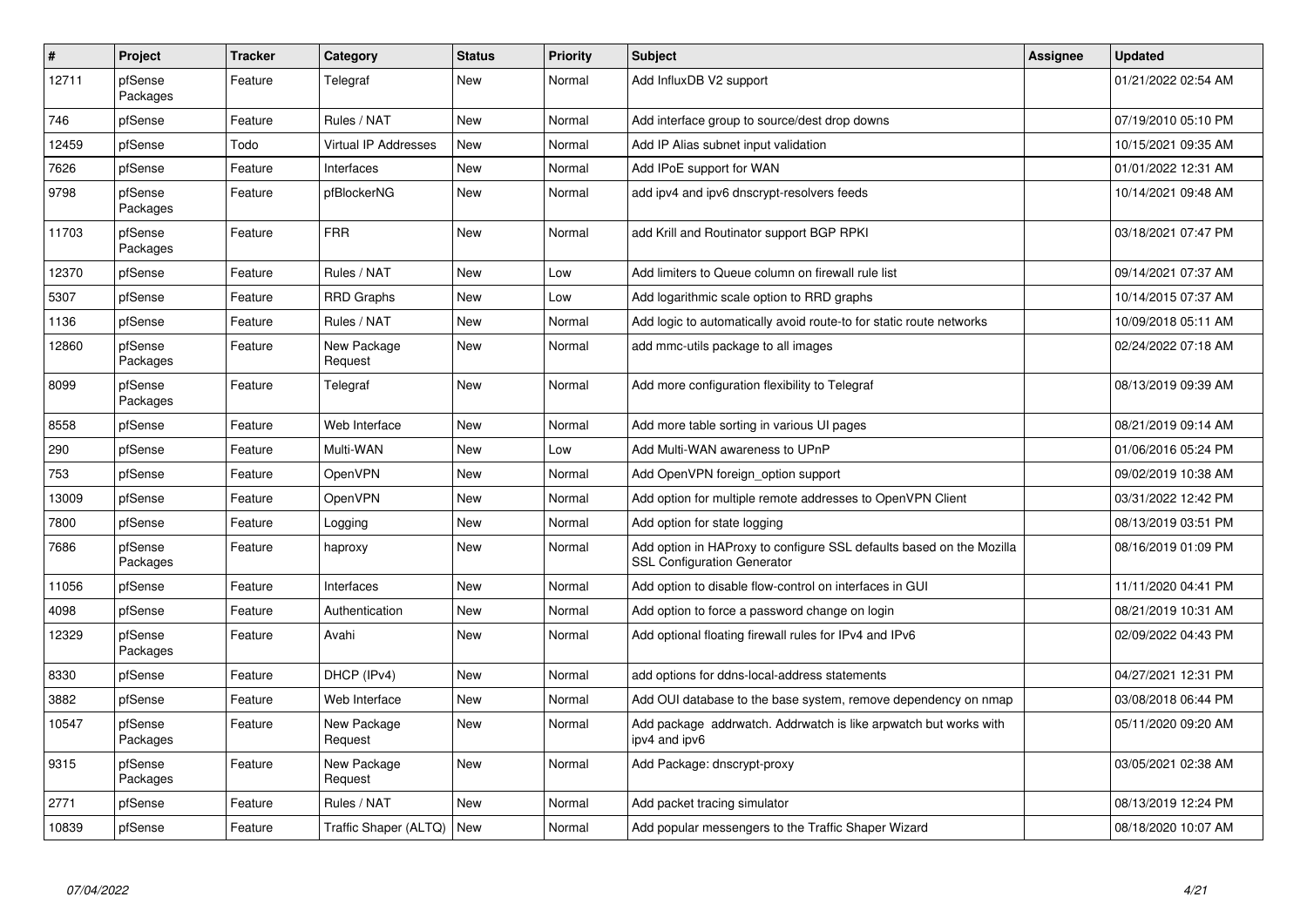| $\pmb{\#}$ | Project             | <b>Tracker</b> | Category                | <b>Status</b>                 | <b>Priority</b> | Subject                                                                                      | Assignee | <b>Updated</b>      |
|------------|---------------------|----------------|-------------------------|-------------------------------|-----------------|----------------------------------------------------------------------------------------------|----------|---------------------|
| 5360       | pfSense             | Feature        | UPnP/NAT-PMP            | New                           | Normal          | Add possibility to configure independent "UPnP & NAT-PMP"<br>instances                       |          | 10/31/2015 04:25 AM |
| 8216       | pfSense<br>Packages | Feature        | Telegraf                | New                           | Normal          | Add prometheus output for telegraf                                                           |          | 09/09/2020 05:33 AM |
| 6804       | pfSense             | Feature        | Diagnostics             | New                           | Very Low        | Add row counter into Diagnostics -> Edit File                                                |          | 08/20/2019 03:44 PM |
| 9060       | pfSense             | Feature        | Logging                 | New                           | Normal          | add rule name filtering field for firewall log viewer                                        |          | 08/14/2019 12:38 PM |
| 4997       | pfSense             | Feature        | Rules / NAT             | New                           | Normal          | Add setting option to choose default log action for new firewall rules                       |          | 08/20/2019 03:29 PM |
| 9044       | pfSense<br>Packages | Feature        | New Package<br>Request  | New                           | Normal          | Add SoftEther                                                                                |          | 11/02/2019 10:51 AM |
| 9222       | pfSense             | Feature        | Authentication          | New                           | Normal          | Add sshguard log when release an IP                                                          |          | 08/14/2019 01:00 PM |
| 13058      | pfSense             | Todo           | Rules / NAT             | New                           | Normal          | Add static routes and directly connected networks back to policy route<br>negation rules     |          | 04/13/2022 08:05 AM |
| 5525       | pfSense             | Feature        | OpenVPN                 | New                           | Normal          | Add static routes for OpenVPN client remote peer addresses when<br>using non-default WANs    |          | 11/25/2015 08:44 AM |
| 12507      | pfSense<br>Packages | Bug            | softflowd               | <b>Pull Request</b><br>Review | Normal          | Add support for bi-directional flows in softflowd                                            |          | 11/11/2021 03:53 AM |
| 13296      | pfSense             | Feature        | DHCP (IPv6)             | New                           | Normal          | Add support for DHCP6 OPTION_PD_EXCLUDE (RFC 6603)                                           |          | 06/24/2022 10:10 PM |
| 12286      | pfSense<br>Packages | Bug            | FreeRADIUS              | New                           | Normal          | Add support for ntlm auth in LDAP                                                            |          | 08/20/2021 08:27 AM |
| 13260      | pfSense             | Feature        | Authentication          | New                           | Normal          | Add support for OpenVPN static-challenge                                                     |          | 06/09/2022 02:04 PM |
| 10600      | pfSense<br>Packages | Feature        | pfBlockerNG             | New                           | Normal          | Add support for pfBlockerNG "Action list" feature                                            |          | 08/10/2020 02:39 AM |
| 11931      | pfSense<br>Packages | Feature        | <b>ACME</b>             | New                           | Normal          | Add support for validating a domain's ownership via Google Cloud<br>Cloud DNS                |          | 02/15/2022 03:18 AM |
| 9238       | pfSense<br>Packages | Feature        | New Package<br>Request  | New                           | Normal          | Add support for Zerotier                                                                     |          | 05/17/2021 01:58 PM |
| 12139      | pfSense             | Feature        | <b>DNS Forwarder</b>    | New                           | Normal          | Add support in for specifying a DNSMASQ configuration file                                   |          | 07/16/2021 09:45 PM |
| 10223      | pfSense             | Feature        | Interfaces              | New                           | Normal          | Add the ability to create additional loopback interfaces                                     |          | 12/15/2020 04:35 PM |
| 12521      | pfSense             | Feature        | <b>Operating System</b> | New                           | Very Low        | Add the BBR2, QUIC, RACK Congestion Control (CC) protocols                                   |          | 11/15/2021 07:40 AM |
| 7922       | pfSense             | Feature        | Rules / NAT             | New                           | Normal          | Add the option to select the ISP IPv6 Delegated Prefix as a<br>destination in firewall rules |          | 10/10/2017 06:36 PM |
| 12882      | pfSense<br>Packages | Feature        | pfBlockerNG             | Feedback                      | Normal          | Add the option to specify CURLOPT_INTERFACE in pfBlockerNG<br>IPv4/IPv6 lists                |          | 03/24/2022 11:16 AM |
| 12676      | pfSense             | Feature        | Rules / NAT             | New                           | Normal          | Add the Tagged option on the Port Forward rules edit page                                    |          | 01/11/2022 05:52 AM |
| 4374       | pfSense             | Feature        | Notifications           | New                           | Low             | Add timestamps to notification e-mails                                                       |          | 02/05/2015 12:43 AM |
| 10514      | pfSense             | Feature        | Web Interface           | New                           | Normal          | Add to every page an unparsed Notes field for administrative<br>reference                    |          | 04/30/2020 06:32 PM |
| 9800       | pfSense             | Feature        | Hardware / Drivers      | New                           | Normal          | Add toggle for net.isr.dispatch=deferred in GUI                                              |          | 09/29/2019 06:18 AM |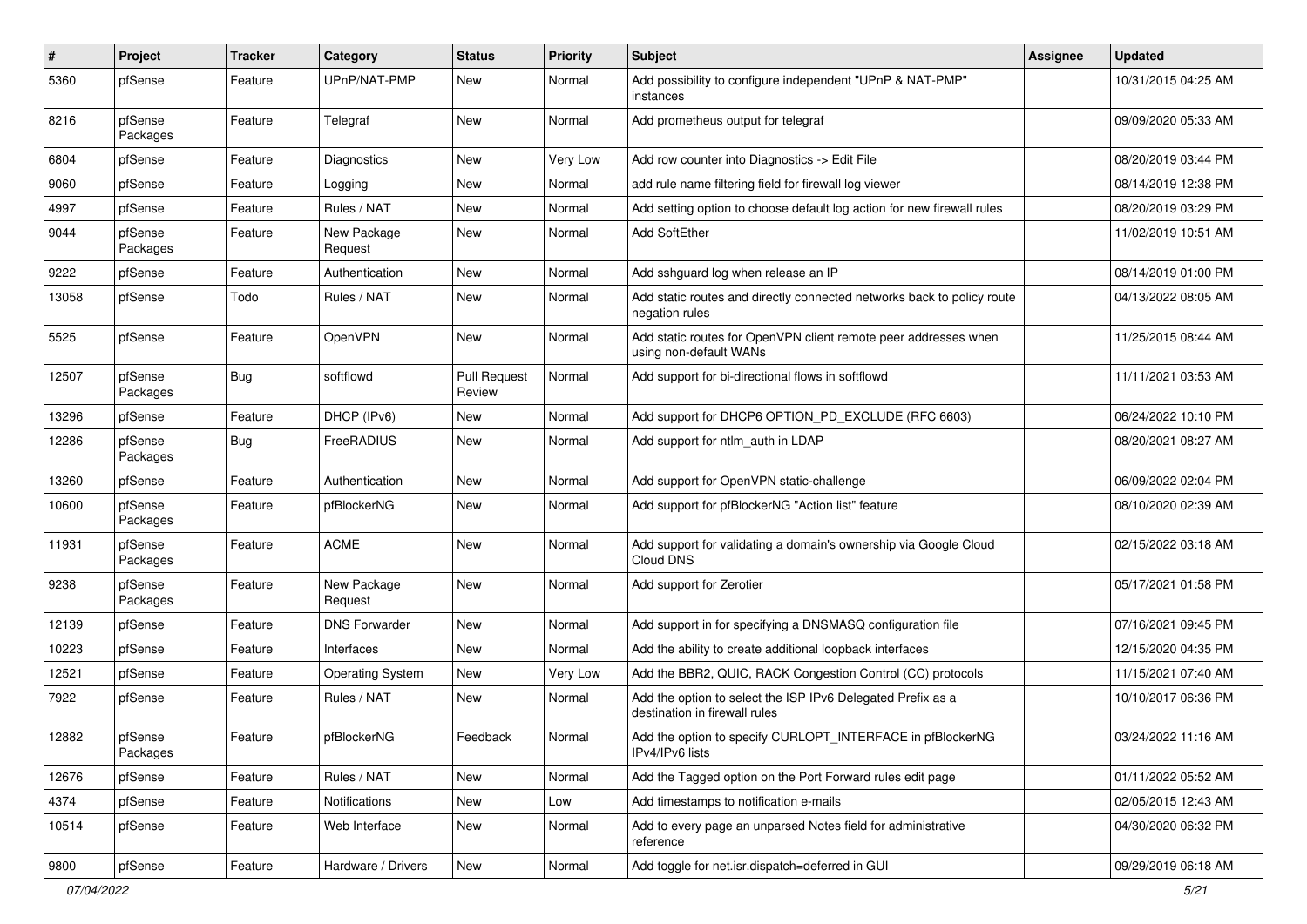| $\vert$ # | Project             | <b>Tracker</b> | Category                        | <b>Status</b> | <b>Priority</b> | <b>Subject</b>                                                                                                   | <b>Assignee</b> | <b>Updated</b>      |
|-----------|---------------------|----------------|---------------------------------|---------------|-----------------|------------------------------------------------------------------------------------------------------------------|-----------------|---------------------|
| 7181      | pfSense             | Feature        | Rules / NAT                     | <b>New</b>    | Low             | Add Top and Add Bottom on Seperator                                                                              |                 | 08/21/2019 08:55 AM |
| 13311     | pfSense Docs        | New Content    | Troubleshooting                 | <b>New</b>    | High            | Add troubleshooting tips for ZFS boot issues                                                                     |                 | 06/28/2022 11:04 AM |
| 9591      | pfSense             | Feature        | Rules / NAT                     | New           | Normal          | Add under firewall rules a search box                                                                            |                 | 08/14/2019 02:39 PM |
| 12457     | pfSense Docs        | Todo           | Packages                        | New           | Very Low        | Add UPS Configuration Recipes for apcupsd and nut UPS Packages<br>with Common Brand Units                        |                 | 10/18/2021 08:37 AM |
| 7852      | pfSense             | Feature        | <b>DNS Resolver</b>             | <b>New</b>    | Normal          | Add views support to Unbound GUI                                                                                 |                 | 09/11/2017 12:26 PM |
| 8161      | pfSense<br>Packages | Feature        | FreeRADIUS                      | <b>New</b>    | Very Low        | Add virtual server support to FreeRadius                                                                         |                 | 12/05/2017 01:57 PM |
| 12905     | pfSense             | <b>Bug</b>     | Web Interface                   | <b>New</b>    | Normal          | Add VLAN Re-assignment to Import Interface Mismatch Wizard                                                       |                 | 03/07/2022 08:05 AM |
| 11732     | pfSense Plus        | Feature        | Hardware / Drivers              | New           | Normal          | Add VXLAN Support to pfSense Plus                                                                                |                 | 03/15/2022 02:35 AM |
| 11280     | pfSense             | Todo           | WireGuard                       | New           | Normal          | Add WireGuard to ALTQ list                                                                                       |                 | 04/27/2021 12:32 PM |
| 12859     | pfSense<br>Packages | Feature        | Zabbix                          | <b>New</b>    | Normal          | Add Zabbix 6.0 LTS (agent and proxy) packages                                                                    |                 | 02/23/2022 07:11 AM |
| 10265     | pfSense<br>Packages | Bug            | <b>Notes</b>                    | New           | Very Low        | Adding a Note with malformed title will force system restore                                                     |                 | 02/27/2020 10:12 AM |
| 11410     | pfSense<br>Packages | Feature        | New Package<br>Request          | <b>New</b>    | Normal          | adding bpytop (former Bashtop)                                                                                   |                 | 07/26/2021 12:33 PM |
| 13331     | pfSense Docs        | New Content    | Packages                        | <b>New</b>    | Normal          | adding documents for RIP routing protocol                                                                        |                 | 07/02/2022 02:28 PM |
| 6517      | pfSense             | <b>Bug</b>     | <b>IPsec</b>                    | Confirmed     | Normal          | Adding mobile IPsec phase 2 entries requires restart of strongswan                                               |                 | 06/21/2016 11:04 PM |
| 12658     | pfSense<br>Packages | Feature        | darkstat                        | New           | Normal          | Adding prometheus metrics to darkstat                                                                            |                 | 05/27/2022 09:44 PM |
| 4899      | pfSense             | Feature        | DHCP (IPv4)                     | New           | Normal          | Additional BOOTP/DHCP Options should allow a force option                                                        |                 | 01/02/2018 02:24 PM |
| 790       | pfSense             | Feature        | <b>Operating System</b>         | New           | Normal          | Advanced options for dnsclient (resolv.conf)                                                                     |                 | 04/21/2022 12:39 PM |
| 13074     | pfSense Plus        | Bug            | Cryptographic<br><b>Modules</b> | New           | Normal          | AES-GCM with SafeXcel on Netgate 2100 causes MBUF overload                                                       |                 | 06/12/2022 11:14 AM |
| 9654      | pfSense             | Bug            | <b>DNS Resolver</b>             | New           | Normal          | After reboot, the DNS resolver must be restarted before it will<br>advertise the ipv6 DNS address of the router. |                 | 11/20/2020 03:12 AM |
| 11493     | pfSense<br>Packages | <b>Bug</b>     | Zabbix                          | <b>New</b>    | Very Low        | After upgrade zabbix proxy wont start                                                                            |                 | 02/21/2021 05:31 AM |
| 12708     | pfSense             | Bug            | Aliases / Tables                | New           | Normal          | alias with non resolving DNS entry breaks underlying pf table                                                    |                 | 02/20/2022 06:13 PM |
| 4195      | pfSense             | Feature        | Aliases / Tables                | New           | Low             | Aliases: sections                                                                                                |                 | 08/21/2019 11:01 AM |
| 6457      | pfSense             | Feature        | Installer                       | New           | Normal          | Allow ability to configure AWS EC2 AMI via userdata                                                              |                 | 09/21/2020 02:54 PM |
| 946       | pfSense             | Feature        | <b>IPsec</b>                    | New           | Normal          | Allow aliases to be used to define IPsec phase 2 networks                                                        |                 | 04/21/2022 12:39 PM |
| 4989      | pfSense             | Feature        | <b>IPsec</b>                    | New           | Normal          | Allow all valid strongswan remote gateway options in gui                                                         |                 | 08/20/2015 02:57 PM |
| 3862      | pfSense             | Feature        | <b>IGMP Proxy</b>               | New           | Normal          | Allow configuration of IGMP proxy's 'quickleave' parameter from the<br>web interface                             |                 | 04/05/2016 03:24 AM |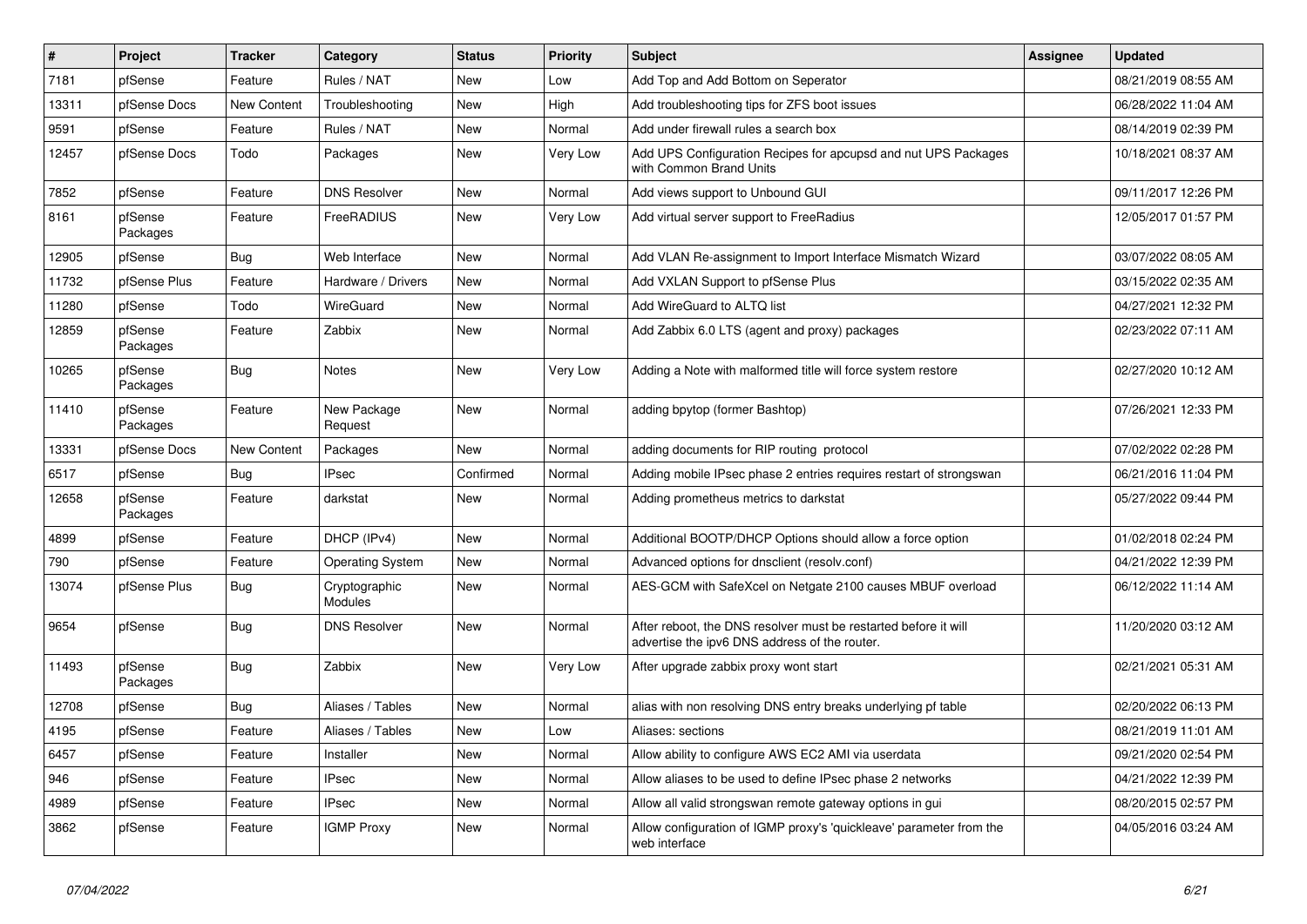| $\vert$ # | Project             | <b>Tracker</b> | Category              | <b>Status</b> | Priority | <b>Subject</b>                                                                       | <b>Assignee</b> | <b>Updated</b>      |
|-----------|---------------------|----------------|-----------------------|---------------|----------|--------------------------------------------------------------------------------------|-----------------|---------------------|
| 3552      | pfSense             | Feature        | PPP Interfaces        | New           | Normal   | Allow configuring link keep-alive value in PPP                                       |                 | 05/14/2014 10:26 AM |
| 12736     | pfSense<br>Packages | Feature        | pfBlockerNG           | <b>New</b>    | Low      | Allow custom cron intervals                                                          |                 | 01/30/2022 08:55 PM |
| 12600     | pfSense             | Feature        | Aliases / Tables      | <b>New</b>    | Normal   | allow custom mask for a network alias created from a FQDN                            |                 | 12/15/2021 10:50 AM |
| 6776      | pfSense             | Feature        | Rules / NAT           | New           | Normal   | Allow disabling of "filter rule association" by default                              |                 | 08/17/2021 10:56 AM |
| 9063      | pfSense             | Feature        | <b>Dynamic DNS</b>    | New           | Normal   | Allow dynamic DNS client entry to specify which Check IP service to<br>use           |                 | 10/24/2018 11:53 AM |
| 3623      | pfSense             | Feature        | Package System        | <b>New</b>    | Normal   | Allow each package to choose if it is restarted on interface events                  |                 | 04/26/2014 01:00 PM |
| 5825      | pfSense             | Feature        | Authentication        | New           | Normal   | Allow EAP-RADIUS for authentication servers                                          |                 | 08/21/2019 10:32 AM |
| 4501      | pfSense             | Feature        | <b>Notifications</b>  | New           | Normal   | Allow email report to send multiple destination                                      |                 | 02/06/2016 04:07 AM |
| 7691      | pfSense<br>Packages | Feature        | Squid                 | New           | Normal   | Allow for custom icap services for squid                                             |                 | 08/24/2017 03:16 AM |
| 5629      | pfSense             | <b>Bug</b>     | <b>IPsec</b>          | New           | Normal   | Allow for IPsec configuration using certs without a CA                               |                 | 12/31/2021 05:21 PM |
| 4165      | pfSense             | Feature        | Rules / NAT           | New           | Low      | Allow for security zones when defining interfaces and firewall rules.                |                 | 02/06/2016 04:35 AM |
| 4234      | pfSense             | Feature        | <b>IPsec</b>          | Assigned      | Low      | allow for strict user <> cn validation of mobile ipsec users when using<br>rsa+xauth |                 | 01/24/2017 06:11 AM |
| 8769      | pfSense<br>Packages | Feature        | FreeRADIUS            | <b>New</b>    | Normal   | Allow FreeRADIUS users to change their own Passwords and Pins                        |                 | 10/11/2018 11:34 AM |
| 6796      | pfSense             | Feature        | Interfaces            | New           | Normal   | Allow hostnames as GRE and GIF endpoints                                             |                 | 08/13/2019 02:35 PM |
| 7971      | pfSense             | Feature        | Captive Portal        | New           | Normal   | Allow import, export and synchronization of MACs under Captive<br>Portal service     |                 | 10/19/2017 04:56 AM |
| 1268      | pfSense             | Feature        | Certificates          | <b>New</b>    | Normal   | Allow mass renewing of certs                                                         |                 | 11/01/2019 03:17 PM |
| 6956      | pfSense             | Feature        | <b>Captive Portal</b> | New           | Normal   | Allow more control over concurrent logins                                            |                 | 11/23/2016 12:01 PM |
| 371       | pfSense             | Feature        | Rules / NAT           | New           | Normal   | Allow moving of bogon and RFC 1918 rules                                             |                 | 02/06/2016 04:53 AM |
| 10890     | pfSense             | Feature        | Interfaces            | New           | Normal   | Allow multiple assigned interfaces to track status of a single switch<br>port        |                 | 09/14/2020 07:20 AM |
| 11438     | pfSense             | Feature        | Hardware / Drivers    | New           | Low      | Allow multiple cryptographic accelerator modules to be loaded at the<br>same time    |                 | 02/18/2021 12:40 PM |
| 13335     | pfSense             | Feature        | <b>NAT Reflection</b> | New           | Normal   | Allow NAT reflection to be limited to specific interfaces                            |                 | 07/04/2022 10:48 AM |
| 6604      | pfSense             | Feature        | <b>NTPD</b>           | New           | Normal   | Allow NTP server list to be overridden by DHCP/PPP                                   |                 | 08/13/2019 01:39 PM |
| 10841     | pfSense<br>Packages | Feature        | pfBlockerNG           | New           | Normal   | Allow per Source/VLAN/Network individual black&whitelists                            |                 | 10/18/2020 07:42 AM |
| 7078      | pfSense             | Feature        | OpenVPN               | New           | Low      | Allow reordering of client specific overrides in OpenVPN                             |                 | 11/21/2019 02:48 PM |
| 8458      | pfSense             | Feature        | Dashboard             | New           | Low      | Allow reordering of interface widget                                                 |                 | 08/14/2019 10:52 AM |
| 2479      | pfSense             | Feature        | Dashboard             | <b>New</b>    | Normal   | Allow reordering of the traffic graphs on the dashboard                              |                 | 06/08/2012 04:13 PM |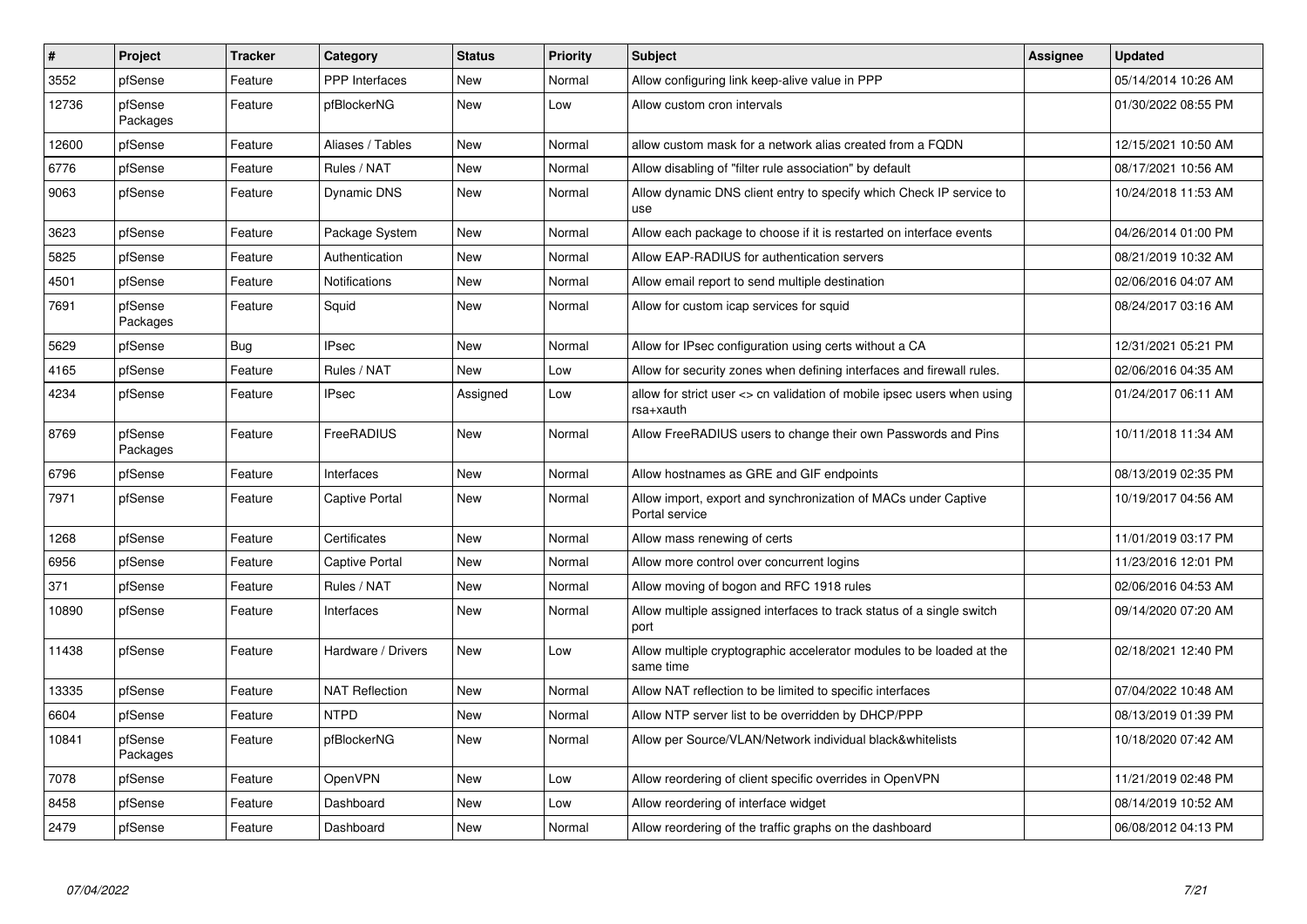| #     | Project             | <b>Tracker</b> | Category                 | <b>Status</b> | <b>Priority</b> | Subject                                                                                                 | <b>Assignee</b> | <b>Updated</b>      |
|-------|---------------------|----------------|--------------------------|---------------|-----------------|---------------------------------------------------------------------------------------------------------|-----------------|---------------------|
| 1935  | pfSense             | Feature        | Rules / NAT              | <b>New</b>    | Normal          | Allow rule with max-src-conn-* options to make conditional use of<br>"overload <virusprot>"</virusprot> |                 | 10/07/2011 09:31 AM |
| 8178  | pfSense             | Feature        | Package System           | <b>New</b>    | Normal          | Allow setting attributes for form elements in package XML                                               |                 | 12/09/2017 07:48 PM |
| 12077 | pfSense             | Feature        | Gateways                 | New           | Normal          | Allow stick-connections per gateway group                                                               |                 | 06/24/2021 08:45 AM |
| 10468 | pfSense             | Feature        | Web Interface            | New           | Normal          | Allow to download log files from WebGUI                                                                 |                 | 04/17/2020 06:17 AM |
| 10258 | pfSense             | Feature        | Certificates             | New           | Very Low        | allow to sign CA                                                                                        |                 | 02/20/2020 04:20 AM |
| 10377 | pfSense<br>Packages | Feature        | FreeRADIUS               | New           | Very Low        | Allow usage of TOTP (Google-Authenticator) without PIN                                                  |                 | 03/30/2020 11:43 AM |
| 12473 | pfSense             | Feature        | <b>IPsec</b>             | <b>New</b>    | Normal          | Allow user adjustment of IPsec Keep Alive periodic checks                                               |                 | 12/22/2021 05:59 AM |
| 10843 | pfSense             | Feature        | Authentication           | <b>New</b>    | Normal          | Allow user manager settings to specify multiple authentication servers                                  |                 | 01/13/2022 07:22 AM |
| 8483  | pfSense             | Feature        | Traffic Shaper (ALTQ)    | New           | Normal          | Allow user to choose order of Queues status                                                             |                 | 08/21/2019 09:12 AM |
| 7902  | pfSense<br>Packages | Feature        | OpenVPN Client<br>Export | New           | Low             | allow vpn client export of other to be a blank field                                                    |                 | 08/19/2019 03:33 PM |
| 11757 | pfSense             | Feature        | <b>XMLRPC</b>            | <b>New</b>    | Normal          | Allow XMLRPC sync to bypass default auth server in favor of local<br>database                           |                 | 03/30/2021 03:18 PM |
| 12903 | pfSense             | Feature        | <b>Notifications</b>     | <b>New</b>    | Normal          | alternative authentication methods for email notifications?                                             |                 | 03/07/2022 07:52 AM |
| 10765 | pfSense             | Bug            | Authentication           | <b>New</b>    | Normal          | Ampersands in Idap extended query are escaped twice                                                     |                 | 09/02/2020 07:55 AM |
| 10845 | pfSense<br>Packages | <b>Bug</b>     | apcupsd                  | New           | Normal          | apcupsd doesn't stop when not enabled                                                                   |                 | 08/24/2020 10:16 AM |
| 8454  | pfSense<br>Packages | <b>Bug</b>     | arpwatch                 | <b>New</b>    | Very Low        | Arpwatch package break email notifications from other sources                                           |                 | 06/23/2022 07:49 PM |
| 9676  | pfSense<br>Packages | <b>Bug</b>     | pfBlockerNG              | <b>New</b>    | Normal          | AS lookup fails                                                                                         |                 | 12/26/2019 12:17 AM |
| 12632 | pfSense             | <b>Bug</b>     | Gateways                 | New           | High            | Assigning a /30 WAN IP address at the console does not save the<br>gateway correctly                    |                 | 06/28/2022 12:01 PM |
| 13289 | pfSense             | Bug            | Backup / Restore         | <b>New</b>    | Low             | Attempting to restore a 0 byte "config.xml" prints an error that the file<br>cannot be read             |                 | 06/28/2022 12:01 PM |
| 7757  | pfSense             | Bug            | Backup / Restore         | <b>New</b>    | Normal          | Auto Config Backup fails to upload unless Default Gateway is up                                         |                 | 08/16/2019 12:47 PM |
| 12553 | pfSense             | Feature        | Backup / Restore         | New           | Normal          | Auto Config Backup: Allow selecting multiple backups for deletion                                       |                 | 02/22/2022 04:27 AM |
| 11572 | pfSense<br>Packages | Bug            | pfBlockerNG              | New           | High            | Auto created firewall rules have IPv4 as protocol only - even for IPv6<br>lists.                        |                 | 06/25/2022 10:59 AM |
| 7602  | pfSense             | Feature        | <b>Operating System</b>  | New           | Normal          | Auto-Create bootable USB for recovery                                                                   |                 | 08/13/2019 09:50 AM |
| 7688  | pfSense             | Feature        | Backup / Restore         | New           | Low             | AutoConfigBackup - Info Icon - username only                                                            |                 | 10/22/2017 10:46 AM |
| 9775  | pfSense             | Feature        | Backup / Restore         | New           | Normal          | AutoConfigBackup - Rolling per day/hour cap on changes, retention<br>policy                             |                 | 09/20/2019 09:19 AM |
| 4681  | pfSense             | Feature        | Backup / Restore         | New           | Normal          | AutoConfigBackup make a way to easily download a saved backup                                           |                 | 08/16/2019 12:46 PM |
| 3053  | pfSense             | Feature        | Captive Portal           | New           | Normal          | Automatically add DHCP static addresses to CP passthru-mac                                              |                 | 06/21/2013 11:54 AM |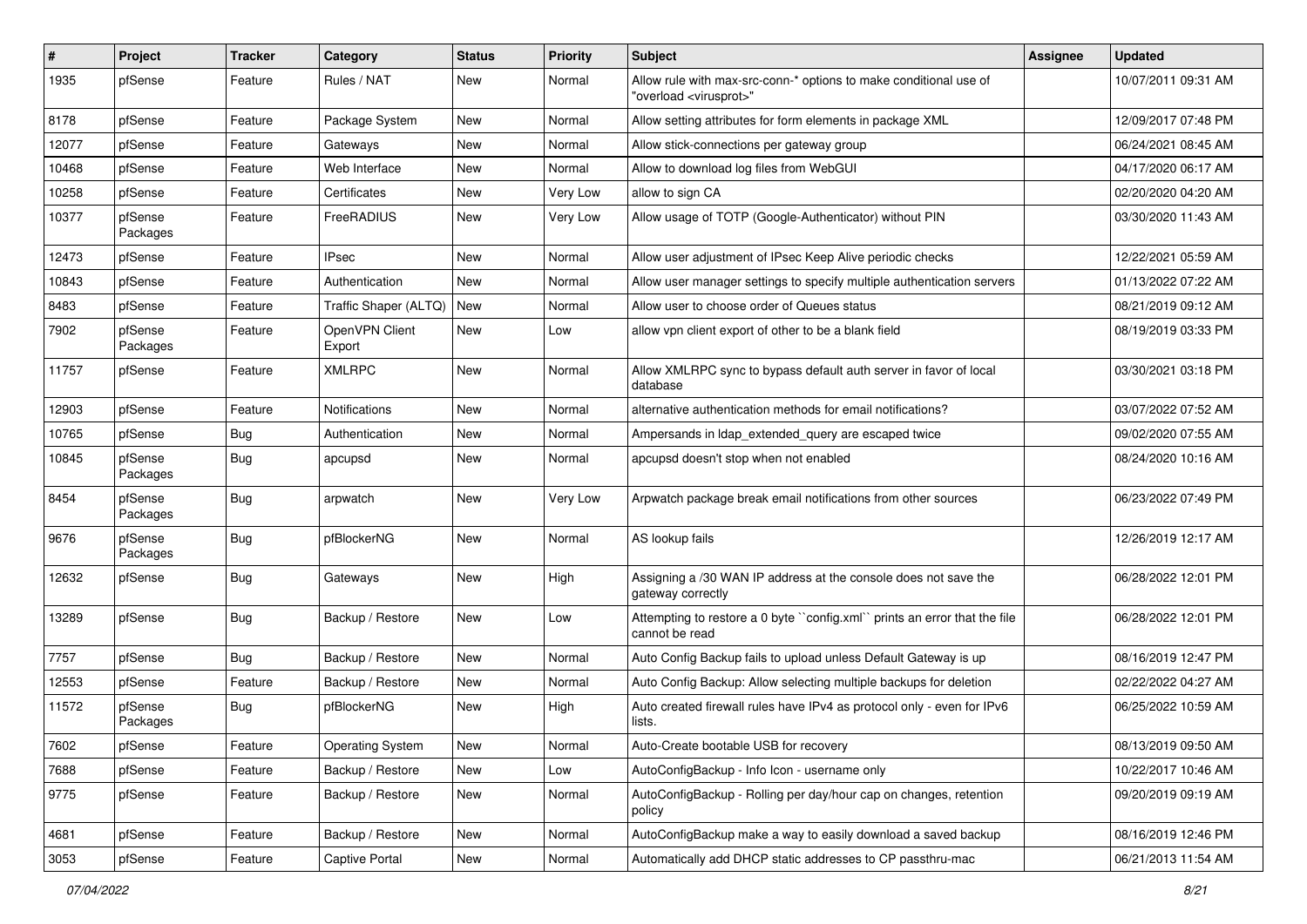| #     | Project             | <b>Tracker</b> | Category                | <b>Status</b> | <b>Priority</b> | <b>Subject</b>                                                                                  | <b>Assignee</b> | <b>Updated</b>      |
|-------|---------------------|----------------|-------------------------|---------------|-----------------|-------------------------------------------------------------------------------------------------|-----------------|---------------------|
| 2443  | pfSense             | Feature        | PPP Interfaces          | New           | Normal          | Automatically start 3G usb interfaces upon plugin                                               |                 | 05/20/2012 05:37 PM |
| 11588 | pfSense             | Feature        | WireGuard               | <b>New</b>    | Low             | Automatically suggest next IP address in Wireguard interface subnet<br>when creating a peer     |                 | 12/22/2021 03:35 AM |
| 5735  | pfSense             | Feature        | Aliases / Tables        | <b>New</b>    | Very Low        | Automaticaly add DHCP leases to alias list or make it readable in<br>selected fields            |                 | 08/21/2019 11:01 AM |
| 6390  | pfSense             | Todo           | Dashboard               | <b>New</b>    | Low             | Autoscale from Traffic Graph not correct size (big graphs)                                      |                 | 05/23/2016 01:38 PM |
| 9495  | pfSense<br>Packages | <b>Bug</b>     | AWS VPC                 | New           | Normal          | AWS VPC VPN wizard produces incorrect config (SHA256 should be<br>SHA <sub>1</sub> )            |                 | 08/19/2019 02:45 PM |
| 9497  | pfSense<br>Packages | Bug            | AWS VPC                 | <b>New</b>    | Normal          | AWS VPN Wizard: WebGUI times out.                                                               |                 | 11/13/2019 10:07 AM |
| 10000 | pfSense             | Bug            | <b>Dynamic DNS</b>      | <b>New</b>    | Normal          | Azure Dynamic DNS A and AAAA Records for Apex Zone                                              |                 | 03/31/2020 09:03 AM |
| 13187 | pfSense Docs        | Correction     | Virtualization          | <b>New</b>    | Normal          | Azure Frequently asked questions                                                                |                 | 07/01/2022 07:21 AM |
| 6608  | pfSense             | Feature        | Backup / Restore        | <b>New</b>    | Low             | backup and restore dhcp                                                                         |                 | 07/13/2016 04:09 PM |
| 11110 | pfSense             | Bug            | Backup / Restore        | <b>New</b>    | Normal          | Backup file should be checked before restoring a specific area                                  |                 | 12/05/2020 02:50 PM |
| 286   | pfSense             | Feature        | Backup / Restore        | New           | Normal          | Backup/restore users individually                                                               |                 | 01/09/2021 03:48 PM |
| 12504 | pfSense             | Bug            | Interfaces              | <b>New</b>    | Normal          | BCM57412 NetXtreme-E 10Gb RDMA Ethernet controller issue                                        |                 | 11/05/2021 04:51 AM |
| 13256 | pfSense             | Feature        | DHCP (IPv4)             | <b>New</b>    | Normal          | Better handling of duplicate IPs in static DHCP assignments                                     |                 | 06/11/2022 04:51 PM |
| 10445 | pfSense<br>Packages | Bug            | <b>BIND</b>             | Feedback      | Normal          | BIND crashed when added RPZ. rpz is not a master or slave zone.                                 |                 | 04/21/2022 12:40 PM |
| 11563 | pfSense<br>Packages | Bug            | <b>BIND</b>             | <b>New</b>    | High            | BIND GUI writes TXT records > 255 characters                                                    |                 | 02/27/2021 07:11 AM |
| 11634 | pfSense<br>Packages | Regression     | <b>BIND</b>             | <b>New</b>    | Normal          | bind hangs when pfsense is reconnecting as an openvpn client to a<br>TUN openvpn server         |                 | 03/14/2021 07:23 AM |
| 8197  | pfSense<br>Packages | <b>Bug</b>     | <b>BIND</b>             | <b>New</b>    | Normal          | BIND UI fails to properly update zone with inline DNSSEC signing<br>enabled                     |                 | 02/18/2019 05:23 PM |
| 10330 | pfSense<br>Packages | Bug            | <b>BIND</b>             | Feedback      | Normal          | BIND zone configuration displays wrong DS resource record with<br>inline DNSSEC signing enabled |                 | 04/21/2022 12:40 PM |
| 11074 | pfSense<br>Packages | <b>Bug</b>     | <b>BIND</b>             | <b>New</b>    | Low             | bind Zone Settings Zones, Save button opens "Confirmation required<br>to save changes"          |                 | 11/16/2020 11:08 AM |
| 10472 | pfSense<br>Packages | Feature        | Suricata                | <b>New</b>    | Low             | Blocked host alert table break out by timestamp and type to allow<br>sorting by date            |                 | 04/17/2020 12:46 PM |
| 11742 | pfSense<br>Packages | Bug            | Suricata                | New           | Normal          | Blocking / Unblocking is not working correctly.                                                 |                 | 09/01/2021 11:08 AM |
| 10936 | pfSense<br>Packages | Bug            | haproxy                 | Feedback      | Normal          | both haproxy/haproxy-devel non-existent option lb-agent-chk                                     |                 | 04/21/2022 12:40 PM |
| 7182  | pfSense             | Feature        | Dashboard               | New           | Normal          | Break up System Widget on the Dashboard                                                         |                 | 08/21/2019 08:59 AM |
| 6580  | pfSense             | <b>Bug</b>     | <b>Operating System</b> | Confirmed     | Normal          | Bridge with down member interface sends ICMP unreachables where<br>it shouldn't                 |                 | 07/05/2016 05:40 PM |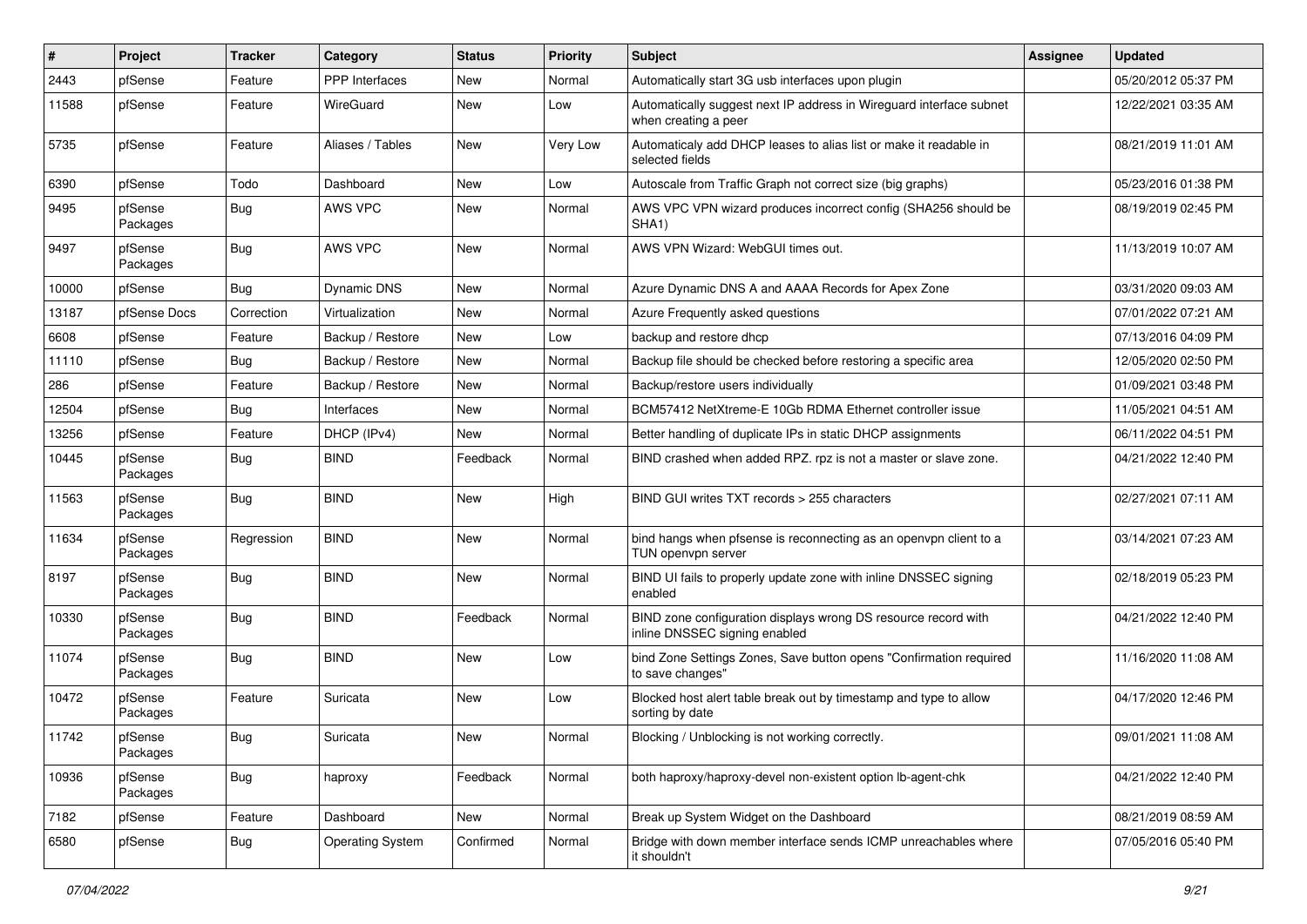| $\vert$ # | Project             | <b>Tracker</b> | Category               | <b>Status</b> | <b>Priority</b> | Subject                                                                                                                 | <b>Assignee</b> | <b>Updated</b>      |
|-----------|---------------------|----------------|------------------------|---------------|-----------------|-------------------------------------------------------------------------------------------------------------------------|-----------------|---------------------|
| 11139     | pfSense Docs        | Correction     | <b>VLANs</b>           | New           | Normal          | <b>Bridges and VLANs</b>                                                                                                |                 | 07/01/2022 07:19 AM |
| 11890     | pfSense<br>Packages | Feature        | New Package<br>Request | <b>New</b>    | Normal          | Browser-based "clientless" VPN                                                                                          |                 | 05/05/2021 07:26 AM |
| 11925     | pfSense             | Bug            | OpenVPN                | <b>New</b>    | Normal          | Calling-Station-Id always set to WAN IP                                                                                 |                 | 05/14/2021 09:27 AM |
| 4707      | pfSense             | Feature        | Rules / NAT            | <b>New</b>    | Normal          | Can't override block port 0 rules in filter.inc                                                                         |                 | 08/13/2019 12:53 PM |
| 1620      | pfSense<br>Packages | <b>Bug</b>     | Squid                  | New           | Normal          | Can't use transparent proxy when using bridge.                                                                          |                 | 10/07/2021 04:19 AM |
| 12542     | pfSense             | Bug            | Virtual IP Addresses   | <b>New</b>    | Normal          | Cannot assign a same IPv6 Link-Local address to different interfaces                                                    |                 | 11/25/2021 01:41 AM |
| 8263      | pfSense             | <b>Bug</b>     | Traffic Shaper (ALTQ)  | New           | Normal          | Cannot create a nonlinear `Link Share` service curve because of: "the<br>sum of the child bandwidth higher than parent" |                 | 11/05/2020 07:31 AM |
| 8614      | pfSense             | Bug            | DHCP (IPv4)            | New           | Normal          | Cannot remove Additional BOOTP/DHCP Options                                                                             |                 | 08/21/2019 09:15 AM |
| 12737     | pfSense             | Bug            | Certificates           | <b>New</b>    | Normal          | CApath is not defined by default in curl                                                                                |                 | 06/28/2022 12:01 PM |
| 7403      | pfSense<br>Packages | Bug            | FreeRADIUS             | New           | Normal          | Captive Portal + freeradius2 + MySQL problems with German Umlaut                                                        |                 | 03/17/2017 09:12 AM |
| 11189     | pfSense             | Feature        | <b>Captive Portal</b>  | <b>New</b>    | Normal          | Captive Portal - Tarpit option                                                                                          |                 | 12/23/2020 06:44 PM |
| 7608      | pfSense<br>Packages | Feature        | FreeRADIUS             | New           | Very Low        | Captive Portal amount of traffic Account + Free Radius+Mysql                                                            |                 | 05/28/2017 09:08 AM |
| 9012      | pfSense<br>Packages | <b>Bug</b>     | Squid                  | <b>New</b>    | Very Low        | Captive Portal authentication in Squid Proxy Server does not work                                                       |                 | 10/12/2019 05:06 AM |
| 2963      | pfSense             | Feature        | <b>Captive Portal</b>  | New           | Normal          | Captive Portal MAC authentication request                                                                               |                 | 08/22/2017 09:09 PM |
| 7553      | pfSense             | Bug            | <b>Captive Portal</b>  | Confirmed     | Very Low        | Captive portal on a parent interface blocks traffic on VLAN interfaces<br>too                                           |                 | 08/19/2018 03:15 PM |
| 9627      | pfSense             | Feature        | <b>Captive Portal</b>  | <b>New</b>    | Normal          | Captive Portal only shows authenticated users                                                                           |                 | 08/14/2019 02:48 PM |
| 12357     | pfSense             | Bug            | <b>Captive Portal</b>  | <b>New</b>    | Normal          | Captive Portal popup Logout button loads full login page in popup<br>when clicked                                       |                 | 10/27/2021 12:10 PM |
| 4724      | pfSense             | Feature        | <b>Captive Portal</b>  | <b>New</b>    | Low             | Captive Portal Status Add Client Hostname                                                                               |                 | 05/22/2015 08:38 AM |
| 2573      | pfSense             | Feature        | <b>Captive Portal</b>  | <b>New</b>    | Normal          | Captive Portal support of RADIUS POD (Packet of Disconnect)                                                             |                 | 10/17/2016 03:14 AM |
| 2025      | pfSense             | Feature        | <b>Captive Portal</b>  | <b>New</b>    | Normal          | Captive Portal: Easy accessible Logout page instead of Logout pop-up<br>window                                          |                 | 02/06/2016 04:59 AM |
| 8251      | pfSense<br>Packages | Bug            | FreeRADIUS             | Feedback      | Normal          | Captiveportal + FreeRadius "Last activity" resets to Session start                                                      |                 | 08/13/2019 11:10 AM |
| 2545      | pfSense             | Feature        | <b>Captive Portal</b>  | New           | Low             | CaptivePortal: Custom "Re-authenticate every x minutes"                                                                 |                 | 07/08/2012 05:21 PM |
| 13222     | pfSense             | Bug            | UPnP/NAT-PMP           | New           | Normal          | CARP IP does not listen for NAT-PMP packets                                                                             |                 | 05/26/2022 02:28 PM |
| 12581     | pfSense             | Regression     | DHCP (IPv6)            | New           | Normal          | CARP IPv6 assigned address does not get advertised to endpoints<br>with RADV                                            |                 | 12/16/2021 02:34 PM |
| 4845      | pfSense             | <b>Bug</b>     | CARP                   | Confirmed     | High            | CARP preemption doesn't switch to backup where connectivity<br>between systems is lost but not NIC link                 |                 | 07/28/2015 07:55 AM |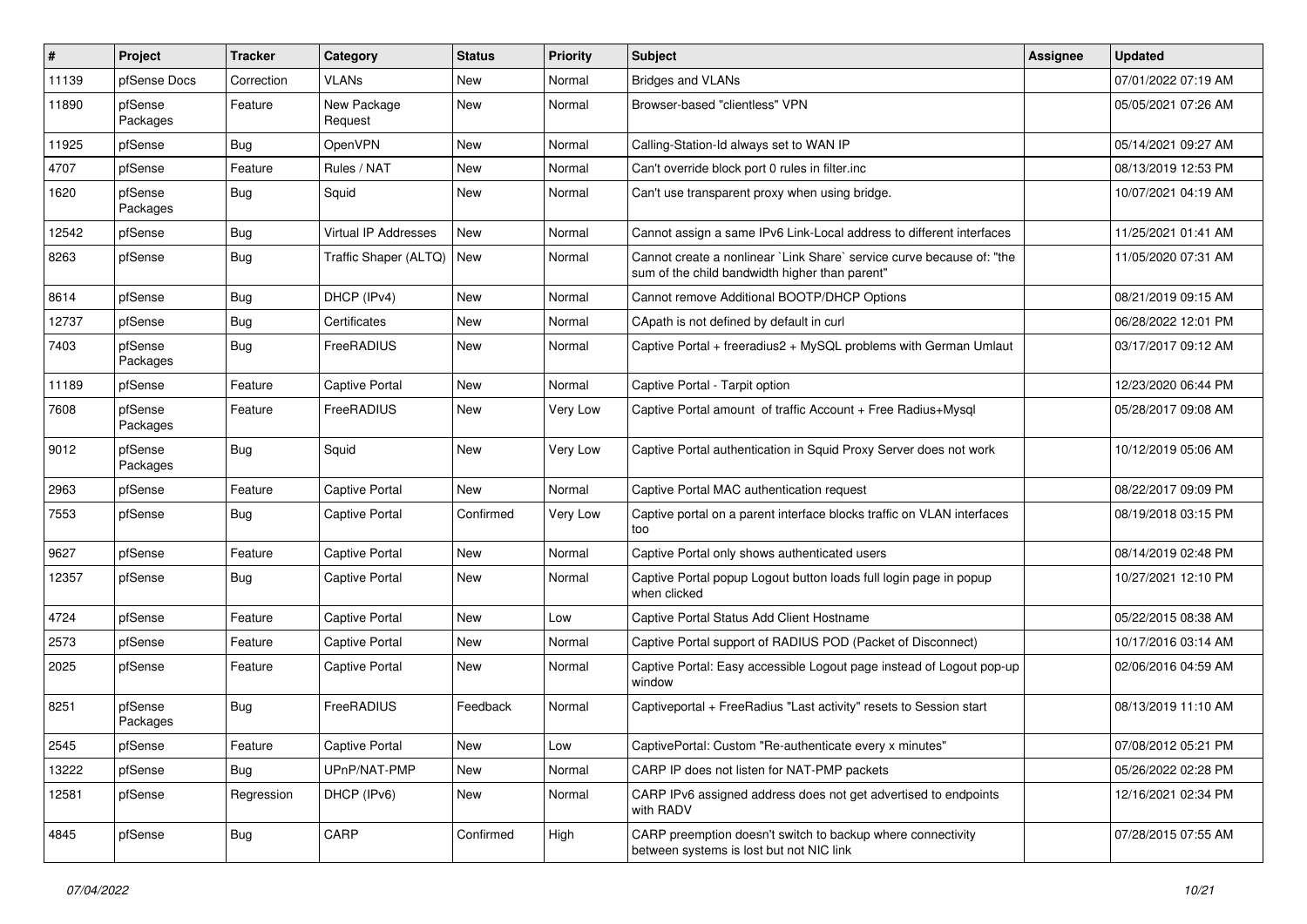| #     | Project             | <b>Tracker</b> | Category                 | <b>Status</b>                 | <b>Priority</b> | Subject                                                                                                         | <b>Assignee</b> | <b>Updated</b>      |
|-------|---------------------|----------------|--------------------------|-------------------------------|-----------------|-----------------------------------------------------------------------------------------------------------------|-----------------|---------------------|
| 5567  | pfSense             | Feature        | Dashboard                | New                           | Low             | CARP status widget does not update in real time                                                                 |                 | 08/20/2019 03:33 PM |
| 13063 | pfSense<br>Packages | Feature        | Cellular                 | <b>Pull Request</b><br>Review | Normal          | Cellular package shall support more modems and NMEA port                                                        |                 | 05/06/2022 02:38 PM |
| 12382 | pfSense             | Regression     | OpenVPN                  | New                           | Normal          | Certificate Depth checking creates OpenVPN micro-outages every<br>time a user authenticates after 2.5.2 upgrade |                 | 01/17/2022 04:17 AM |
| 11203 | pfSense             | Bug            | Certificates             | New                           | Normal          | certificate manager very slow                                                                                   |                 | 12/31/2020 11:57 AM |
| 13305 | pfSense             | Feature        | Certificates             | New                           | Normal          | Certificate Revocation page should show expiration date                                                         |                 | 06/27/2022 10:26 AM |
| 10729 | pfSense             | Bug            | Package System           | New                           | Normal          | Certificate verification failed for pkg.freebsd.org                                                             |                 | 07/05/2020 01:12 AM |
| 13294 | pfSense             | Feature        | Gateways                 | New                           | Low             | Change gateway name                                                                                             |                 | 06/22/2022 06:07 PM |
| 13110 | pfSense             | Bug            | CARP                     | New                           | Very Low        | changing CARP VIP address does not update outbound NAT interface<br>IP                                          |                 | 05/03/2022 02:52 PM |
| 11169 | pfSense             | Feature        | Interfaces               | New                           | Very Low        | Changing interface index order                                                                                  |                 | 12/17/2020 05:44 AM |
| 12926 | pfSense             | Bug            | Interfaces               | Feedback                      | Normal          | Changing LAGG type on CARP interfaces makes VIPs go to an "init"<br><b>State</b>                                |                 | 03/10/2022 10:52 AM |
| 12183 | pfSense             | Regression     | Interfaces               | New                           | Low             | Changing MAC address for PPP parent interface stopped working                                                   |                 | 04/20/2022 04:16 PM |
| 12539 | pfSense             | Bug            | Interfaces               | New                           | Low             | Changing VLAN ID for LAN interface in assignments silently fails.                                               |                 | 11/23/2021 04:12 AM |
| 9916  | pfSense<br>Packages | Feature        | <b>BIND</b>              | Feedback                      | Normal          | Check allow-transfer in custom option when the zone is slave                                                    |                 | 04/21/2022 12:40 PM |
| 5786  | pfSense             | Bug            | Web Interface            | New                           | Normal          | Check WebConfigurator port for conflicts                                                                        |                 | 04/21/2022 12:39 PM |
| 10645 | pfSense             | Feature        | Package System           | New                           | Very Low        | Choosing active repo after restoring config but before starting pkgs<br>auto-installing                         |                 | 09/22/2020 01:04 PM |
| 11625 | pfSense             | Feature        | OpenVPN                  | New                           | Normal          | Cisco-AVPair aliases support                                                                                    |                 | 03/05/2021 12:35 AM |
| 13137 | pfSense<br>Packages | Feature        | pfBlockerNG              | New                           | Normal          | ckuethe/doh-blocklist.txt add to DoH feeds                                                                      |                 | 05/07/2022 02:39 AM |
| 13073 | pfSense<br>Packages | <b>Bug</b>     | Squid                    | New                           | Normal          | ClamAV - clamd dies with high CPU load and thus the C-ICAP of<br>squid-reverse proxy causes http:500 errors     |                 | 04/19/2022 05:38 AM |
| 12922 | pfSense             | Bug            | DHCP (IPv4)              | New                           | Normal          | Classless static routes received on DHCP WAN can override chosen<br>default gateway                             |                 | 03/28/2022 10:08 AM |
| 11363 | pfSense             | <b>Bug</b>     | Installer                | <b>New</b>                    | Normal          | Clean Install 2.5.0 fails due to hardware incompability                                                         |                 | 02/04/2021 11:06 AM |
| 12757 | pfSense             | Bug            | Diagnostics              | <b>Pull Request</b><br>Review | Very Low        | Clean up /etc/inc/filter.inc use of pfctl -F                                                                    |                 | 06/28/2022 12:01 PM |
| 8694  | pfSense             | Feature        | Authentication           | New                           | Very Low        | Client CA Auth for PFSense WebGui                                                                               |                 | 08/21/2019 09:25 AM |
| 12188 | pfSense<br>Packages | Bug            | OpenVPN Client<br>Export | New                           | Normal          | client export breaks multi remote configurations                                                                |                 | 10/02/2021 05:58 PM |
| 12877 | pfSense             | <b>Bug</b>     | Dynamic DNS              | Feedback                      | Normal          | Cloudflare DynDNS fails to update more than two addresses                                                       |                 | 05/29/2022 06:56 PM |
| 6470  | pfSense<br>Packages | Feature        | New Package<br>Request   | New                           | Normal          | CloudFlare Integration Module                                                                                   |                 | 08/13/2019 01:23 PM |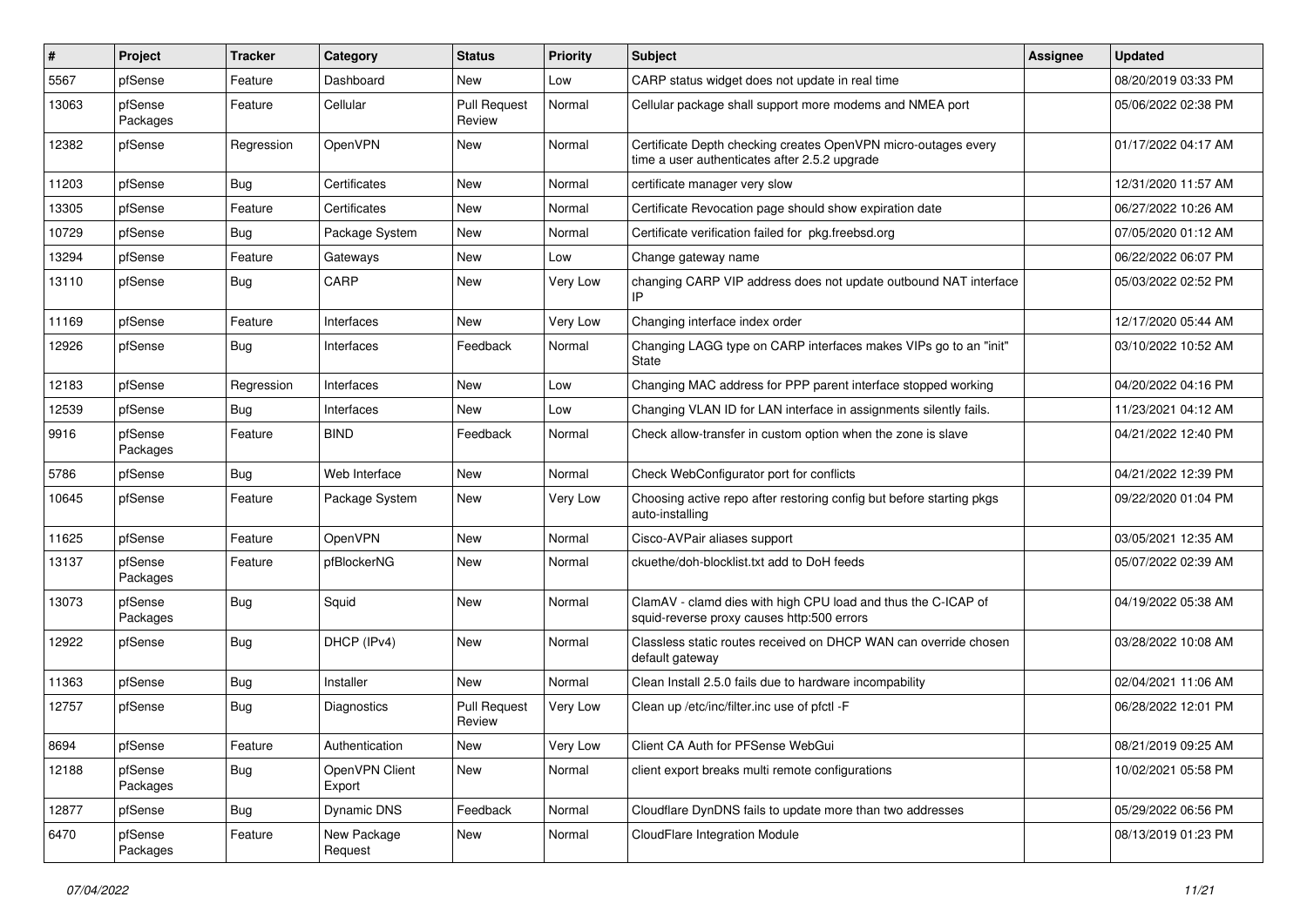| #     | Project             | <b>Tracker</b> | Category                     | <b>Status</b>                 | <b>Priority</b> | Subject                                                                          | Assignee | <b>Updated</b>      |
|-------|---------------------|----------------|------------------------------|-------------------------------|-----------------|----------------------------------------------------------------------------------|----------|---------------------|
| 13268 | pfSense             | Todo           | Console Menu                 | Ready To Test                 | Normal          | columns don't align nicely in console with medium-long interface<br>names        |          | 06/12/2022 10:32 PM |
| 7988  | pfSense             | Feature        | Web Interface                | <b>New</b>                    | Normal          | Compact Theme based on Compact-RED with the default theme<br>colors.             |          | 10/23/2017 05:34 AM |
| 6602  | pfSense             | Feature        | User Manager /<br>Privileges | <b>New</b>                    | Normal          | Config writes denied via "deny config write" permission should notify<br>as such |          | 08/20/2019 03:43 PM |
| 12214 | pfSense Docs        | Todo           | General                      | <b>New</b>                    | Low             | Connect to WebGui.                                                               |          | 08/05/2021 04:39 AM |
| 8279  | pfSense<br>Packages | Feature        | pfBlockerNG                  | <b>New</b>                    | Normal          | Consider adding a new option to the Rule Order                                   |          | 08/20/2019 09:00 AM |
| 11270 | pfSense             | Feature        | <b>VPN (Multiple Types)</b>  | <b>New</b>                    | Low             | Consider integrating Nebula mesh VPN                                             |          | 01/20/2021 03:34 PM |
| 6022  | pfSense<br>Packages | Feature        | New Package<br>Request       | New                           | Normal          | Consider MLVPN for bonded VPN                                                    |          | 01/30/2021 05:24 PM |
| 6960  | pfSense             | Feature        | DHCP (IPv4)                  | <b>New</b>                    | Normal          | Consider replacing ISC DHCP server with KEA DHCP                                 |          | 09/24/2020 01:59 PM |
| 10404 | pfSense             | Feature        | <b>NTPD</b>                  | New                           | Normal          | Consider using chrony for NTP services                                           |          | 11/23/2021 06:59 PM |
| 12850 | pfSense             | <b>Bug</b>     | Routing                      | New                           | Low             | Console error during boot: "route: route has not been found"                     |          | 02/22/2022 08:27 AM |
| 9149  | pfSense             | Bug            | Package System               | <b>New</b>                    | Low             | Continued issues with /tmp and /var in RAM on 2.4                                |          | 11/24/2018 11:56 AM |
| 10530 | pfSense             | Bug            | Upgrade                      | New                           | Normal          | Convert config version to be based on product version                            |          | 04/21/2022 12:39 PM |
| 11268 | pfSense             | Bug            | Web Interface                | <b>New</b>                    | Normal          | Cookie named 'id' prevents Edit form fields being set properly                   |          | 09/03/2021 06:16 AM |
| 12258 | pfSense<br>Packages | Bug            | WireGuard                    | Feedback                      | Normal          | Copy key buttons only work in HTTPS mode                                         |          | 02/03/2022 04:57 AM |
| 12467 | pfSense             | <b>Bug</b>     | <b>Captive Portal</b>        | New                           | Normal          | CP error on client disconnect after reboot                                       |          | 10/17/2021 05:35 AM |
| 10462 | pfSense<br>Packages | Feature        | <b>LCDProc</b>               | <b>Pull Request</b><br>Review | Normal          | <b>CPU Temp Screen</b>                                                           |          | 11/29/2021 08:28 AM |
| 6215  | pfSense             | Feature        | Web Interface                | <b>New</b>                    | Normal          | Create consistent UI for admin access security                                   |          | 04/20/2016 03:05 PM |
| 12804 | pfSense Docs        | New Content    | General                      | New                           | Very Low        | Create Slack documentation                                                       |          | 02/15/2022 04:59 PM |
| 4472  | pfSense             | Feature        | Build / Release              | New                           | Normal          | Cryptographically sign every (sub-)release                                       |          | 08/13/2019 12:53 PM |
| 6803  | pfSense             | Bug            | Web Interface                | New                           | Normal          | CSRF timeout occurs when it (probably) shouldn't                                 |          | 11/03/2016 09:43 PM |
| 7943  | pfSense             | Bug            | Web Interface                | <b>New</b>                    | Normal          | CSS Overflow Fix for Drop Down Menus in webConfigurator                          |          | 11/21/2020 02:54 PM |
| 5619  | pfSense             | Feature        | <b>Operating System</b>      | <b>New</b>                    | Normal          | Curl with ARES support                                                           |          | 08/13/2019 02:56 PM |
| 11573 | pfSense<br>Packages | Feature        | New Package<br>Request       | New                           | Normal          | <b>Custom Commands</b>                                                           |          | 03/16/2021 07:28 PM |
| 13200 | pfSense<br>Packages | Feature        | pfBlockerNG                  | New                           | Normal          | Custom DNS Servers for Alert settings                                            |          | 05/23/2022 06:16 AM |
| 13044 | pfSense<br>Packages | Feature        | Mail report                  | New                           | Normal          | Customized reporting                                                             |          | 04/11/2022 09:22 AM |
| 13198 | pfSense<br>Packages | Feature        | pfBlockerNG                  | New                           | Normal          | Dark Theme Styling issues - Alerts White bar                                     |          | 05/23/2022 06:05 AM |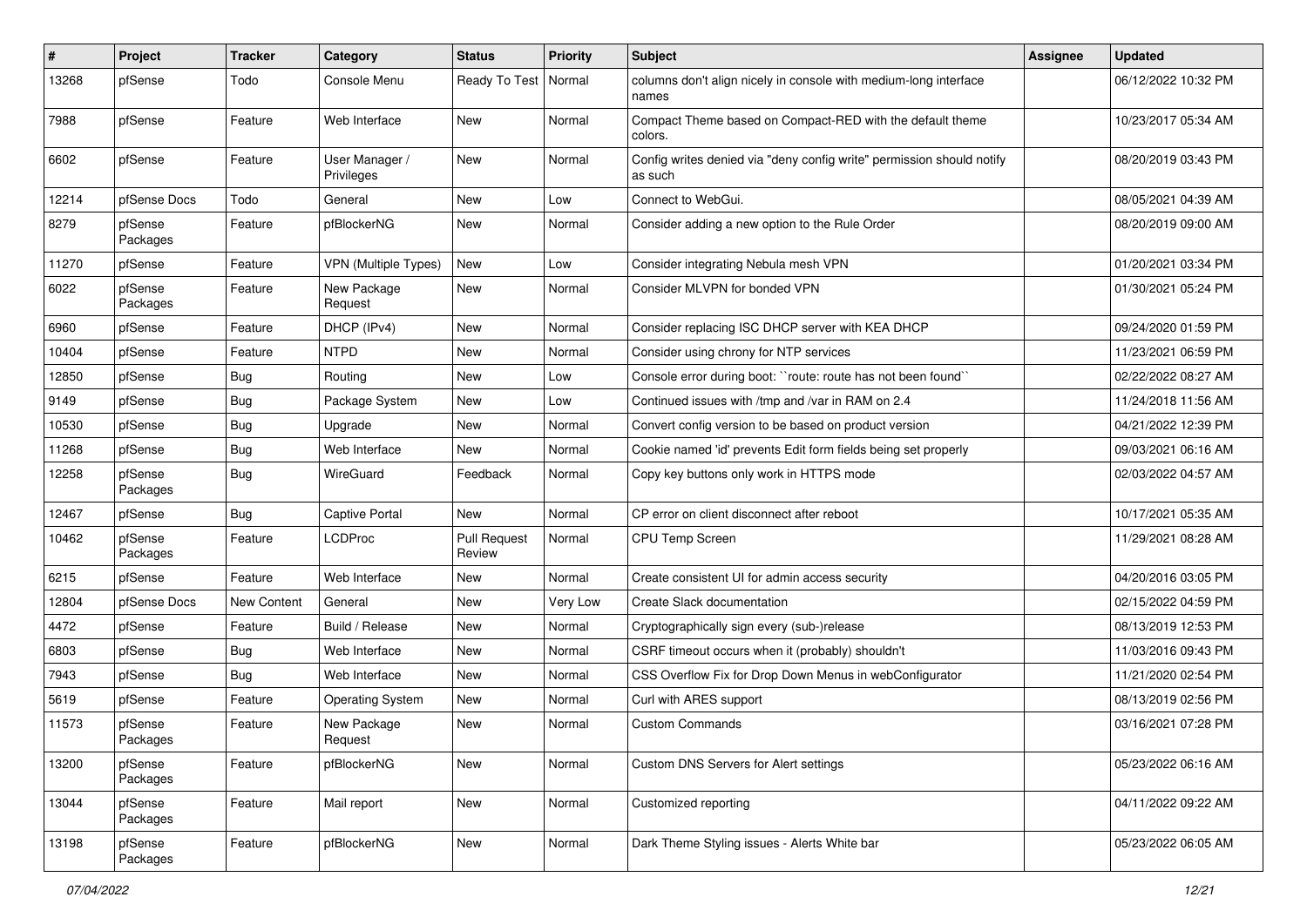| #     | Project             | <b>Tracker</b> | Category                    | <b>Status</b> | <b>Priority</b> | <b>Subject</b>                                                                                  | <b>Assignee</b> | <b>Updated</b>      |
|-------|---------------------|----------------|-----------------------------|---------------|-----------------|-------------------------------------------------------------------------------------------------|-----------------|---------------------|
| 9677  | pfSense             | Bug            | Dashboard                   | New           | Normal          | Dashboard hangs when widget needs data from a remote host which<br>is down                      |                 | 08/13/2019 09:15 AM |
| 6614  | pfSense             | Bug            | Web Interface               | Confirmed     | Normal          | Dashboard high CPU usage                                                                        |                 | 07/14/2016 03:04 PM |
| 12423 | pfSense<br>Packages | Bug            | pfBlockerNG                 | Feedback      | Normal          | Dashboard shows "SQLite database missing, Force Reload DNSBL to<br>recover!'                    |                 | 12/31/2021 01:06 PM |
| 10601 | pfSense<br>Packages | Bug            | Status_Monitoring           | <b>New</b>    | Normal          | Dashboard->Traffic Graphs Scale is capped for outbound                                          |                 | 05/29/2020 10:13 AM |
| 8406  | pfSense             | Bug            | Dynamic DNS                 | <b>New</b>    | Normal          | DDNS IPV6 Cloudflare Client does not detect PPOE address                                        |                 | 03/31/2018 11:56 AM |
| 3534  | pfSense             | Feature        | DHCP (IPv4)                 | <b>New</b>    | Normal          | DDNS using arbitrary zone primary                                                               |                 | 07/08/2014 11:40 AM |
| 11177 | pfSense             | Bug            | Dynamic DNS                 | New           | Normal          | DDNSv6 not using Check IP Services                                                              |                 | 12/21/2020 05:02 AM |
| 13159 | pfSense             | Todo           | Web Interface               | New           | Very Low        | Decrease distance between img-buttons in webGUI to eliminate<br>mistake entry                   |                 | 05/14/2022 06:52 AM |
| 10160 | pfSense<br>Packages | Feature        | New Package<br>Request      | <b>New</b>    | Normal          | Dedicated Maxmind GeoIP package including license registration                                  |                 | 01/03/2020 10:31 PM |
| 13195 | pfSense<br>Packages | Feature        | pfBlockerNG                 | New           | Normal          | Dedicated website for Feed mangement - Community Driven                                         |                 | 05/23/2022 05:22 AM |
| 10144 | pfSense             | Feature        | Web Interface               | New           | Low             | Default Sort Order, DHCP Leases                                                                 |                 | 12/31/2019 06:47 PM |
| 12509 | pfSense             | Bug            | OpenVPN                     | New           | Normal          | Deffered authentication does not work with auth-gen-token<br>external-auth or pusk "auth-token" |                 | 11/08/2021 04:01 AM |
| 8836  | pfSense<br>Packages | Feature        | FreeRADIUS                  | <b>New</b>    | Normal          | Define Idap group vlan assignment in users file                                                 |                 | 08/26/2018 07:53 AM |
| 13322 | pfSense             | Feature        | Diagnostics                 | New           | Low             | Define Packet Capture Protocol                                                                  |                 | 06/30/2022 06:45 AM |
| 12543 | pfSense             | Bug            | Web Interface               | Feedback      | Normal          | Deleteing a Outbound NAT rule gave me an empty rule and displayed<br>php error in UI.           |                 | 02/14/2022 04:36 AM |
| 12451 | pfSense             | Bug            | <b>Virtual IP Addresses</b> | <b>New</b>    | Normal          | deleteVIP() does not check RFC2136 Update Source                                                |                 | 10/13/2021 10:06 AM |
| 13263 | pfSense             | Bug            | DHCP (IPv4)                 | New           | Low             | Deleting a static DHCP entry when the related IP is not in the arp table<br>spams the log       |                 | 06/10/2022 11:18 AM |
| 10822 | pfSense             | Bug            | DHCP (IPv6)                 | New           | Normal          | Deprecated IPv6 prefix won't be announced as deprecated to clients                              |                 | 08/10/2020 09:23 AM |
| 11092 | pfSense<br>Packages | Feature        | pfBlockerNG                 | New           | Normal          | Detecting DNS tunneling                                                                         |                 | 11/21/2020 04:53 AM |
| 9384  | pfSense             | Bug            | Interfaces                  | Confirmed     | Normal          | devd putting "\$" before variable contents when using single quotes                             |                 | 04/21/2022 12:39 PM |
| 13273 | pfSense             | <b>Bug</b>     | DHCP (IPv4)                 | New           | Normal          | dhclient can use conflicting recorded leases                                                    |                 | 06/14/2022 11:07 AM |
| 6845  | pfSense             | Feature        | Interfaces                  | New           | Normal          | DHCP / DHCPv6 WAN client status page                                                            |                 | 08/19/2019 12:37 PM |
| 6362  | pfSense             | <b>Bug</b>     | DHCP (IPv4)                 | Confirmed     | Normal          | DHCP Client ID not used                                                                         |                 | 07/09/2021 06:30 AM |
| 8526  | pfSense             | <b>Bug</b>     | Interfaces                  | New           | Normal          | DHCP client ignores server replies when 802.1q tagging is used                                  |                 | 08/14/2019 10:52 AM |
| 13279 | pfSense             | Bug            | Interfaces                  | New           | Normal          | DHCP config override affects Gateway installation.                                              |                 | 06/17/2022 07:25 AM |
| 10345 | pfSense             | Feature        | DHCP (IPv4)                 | New           | Normal          | DHCP lease distinction between online and offline                                               |                 | 03/16/2020 07:56 AM |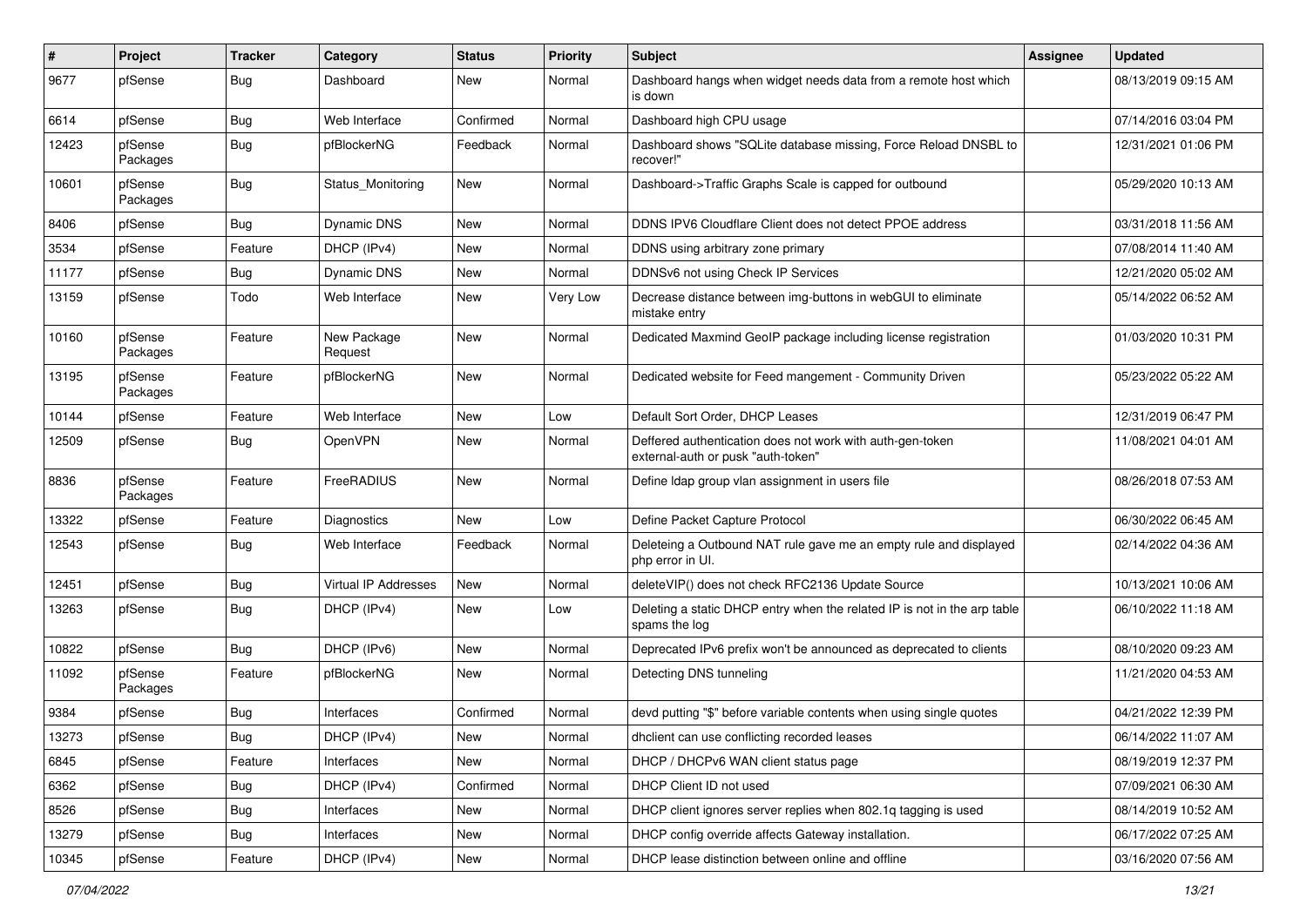| $\vert$ # | Project      | <b>Tracker</b> | Category                            | <b>Status</b>                 | <b>Priority</b> | Subject                                                                                       | <b>Assignee</b> | <b>Updated</b>      |
|-----------|--------------|----------------|-------------------------------------|-------------------------------|-----------------|-----------------------------------------------------------------------------------------------|-----------------|---------------------|
| 10250     | pfSense      | Feature        | DHCP (IPv4)                         | New                           | Very Low        | DHCP lease view by interface                                                                  |                 | 02/11/2020 07:47 AM |
| 10280     | pfSense      | Feature        | Dashboard                           | <b>New</b>                    | Low             | DHCP Leases widget                                                                            |                 | 11/07/2020 09:18 PM |
| 12067     | pfSense      | Bug            | DHCP (IPv4)                         | New                           | Very Low        | <b>DHCP Monitoring Statistics Error</b>                                                       |                 | 06/21/2021 08:39 AM |
| 7329      | pfSense      | Bug            | <b>DNS Forwarder</b>                | <b>New</b>                    | Low             | <b>DHCP Not Updating DNS</b>                                                                  |                 | 01/21/2022 09:16 PM |
| 8879      | pfSense      | Feature        | DHCP (IPv4)                         | <b>New</b>                    | Very Low        | DHCP options ADD force options                                                                |                 | 09/07/2018 09:14 AM |
| 4680      | pfSense      | Bug            | <b>DHCP Relay</b>                   | <b>New</b>                    | Normal          | DHCP relay does not work with DHCP server on other end of<br>OpenVPN tunnel                   |                 | 05/05/2015 06:55 PM |
| 12508     | pfSense      | Bug            | <b>DHCP Relay</b>                   | New                           | Normal          | DHCP Relay over VPN                                                                           |                 | 11/06/2021 11:25 AM |
| 11149     | pfSense      | Bug            | <b>DHCP Relay</b>                   | <b>New</b>                    | Normal          | DHCP relay won't start with DHCP server behind gateway                                        |                 | 03/22/2021 05:13 AM |
| 11004     | pfSense      | Feature        | DHCP (IPv4)                         | <b>New</b>                    | Low             | DHCP reservations with no IP address show entries in DHCP leases                              |                 | 10/26/2020 07:22 AM |
| 3404      | pfSense      | Bug            | DHCP (IPv4)                         | New                           | Normal          | DHCP Server Fails to Start on Interfaces that are Slow to Come<br><b>Online During Boot</b>   |                 | 02/11/2014 05:09 PM |
| 12947     | pfSense      | Bug            | DHCP (IPv6)                         | <b>Pull Request</b><br>Review | Normal          | DHCP6 client does not take any action if the interface IPv6 address<br>changes during renewal |                 | 06/28/2022 12:01 PM |
| 8173      | pfSense      | Feature        | Interfaces                          | New                           | Normal          | dhcp6c - RAW Options                                                                          |                 | 05/29/2022 05:34 PM |
| 6691      | pfSense      | Bug            | DHCP (IPv6)                         | <b>New</b>                    | Normal          | dhcp6c quits after only two tries if no response was received                                 |                 | 12/07/2020 04:25 PM |
| 13237     | pfSense      | Bug            | DHCP (IPv6)                         | <b>New</b>                    | Normal          | dhcp6c script cannot be executed safely                                                       |                 | 06/01/2022 11:20 AM |
| 4061      | pfSense      | <b>Bug</b>     | DHCP (IPv4)                         | Confirmed                     | Normal          | dhcpd doesn't send client-hostname to peer, breaking DHCP lease<br>registrations w/HA         |                 | 02/24/2017 08:58 PM |
| 2983      | pfSense      | Feature        | DHCP (IPv4)                         | <b>New</b>                    | Normal          | DHCPD: Add vendor-class-identifier and MAC-OIDs                                               |                 | 05/29/2020 09:24 PM |
| 12959     | pfSense      | Bug            | DHCP (IPv4)                         | Feedback                      | Normal          | dhcplease process wrongly update host file if client-hostname is<br>empty                     |                 | 07/01/2022 09:10 AM |
| 13321     | pfSense      | Bug            | DHCP (IPv4)                         | <b>Pull Request</b><br>Review | Normal          | dhcpleases handles duplicate hostnames incorrectly                                            |                 | 06/30/2022 07:06 AM |
| 6051      | pfSense      | <b>Bug</b>     | DHCP (IPv6)                         | <b>New</b>                    | Normal          | DHCPv6 Client Failure for additional WAN Address causes<br>2-seconds-service-restart-loop     |                 | 12/03/2020 01:08 AM |
| 10715     | pfSense      | Bug            | <b>DHCP Relay</b>                   | New                           | Normal          | DHCPv6 relay always uses the "first" IPv6 address of an interface                             |                 | 06/29/2020 05:01 AM |
| 5950      | pfSense      | Feature        | DHCP (IPv6)                         | <b>New</b>                    | Normal          | DHCPv6 Server support for PD of PD-obtained networks                                          |                 | 03/04/2016 03:04 AM |
| 12602     | pfSense      | Feature        | Dynamic DNS                         | New                           | Normal          | DHCPv6 should allow DDNS Client updates for hosts                                             |                 | 12/15/2021 11:00 AM |
| 8435      | pfSense      | Bug            | Interfaces                          | New                           | Normal          | DHCPv6 unusable in certain circumstances (US AT&T Fiber, etc.)                                |                 | 08/14/2019 10:52 AM |
| 1883      | pfSense      | Feature        | <b>Traffic Shaper</b><br>(Limiters) | New                           | Normal          | Diag > Limiter Info presentation enhancement                                                  |                 | 08/20/2019 03:46 PM |
| 12791     | pfSense Docs | New Content    | Diagnostics                         | New                           | Normal          | Diagnostic Information for Support (pfSense)                                                  |                 | 02/13/2022 08:49 PM |
| 9343      | pfSense      | Bug            | DHCP (IPv4)                         | New                           | Normal          | diag_arp.php times out with large DHCPD leases table                                          |                 | 08/14/2019 01:19 PM |
| 7590      | pfSense      | <b>Bug</b>     | Diagnostics                         | New                           | Normal          | diag edit do not save when nothing to sae (in directory browse view)                          |                 | 05/20/2017 05:04 PM |
| 7589      | pfSense      | Bug            | Diagnostics                         | New                           | Normal          | diag_edit.php old print_info_box                                                              |                 | 05/20/2017 05:02 PM |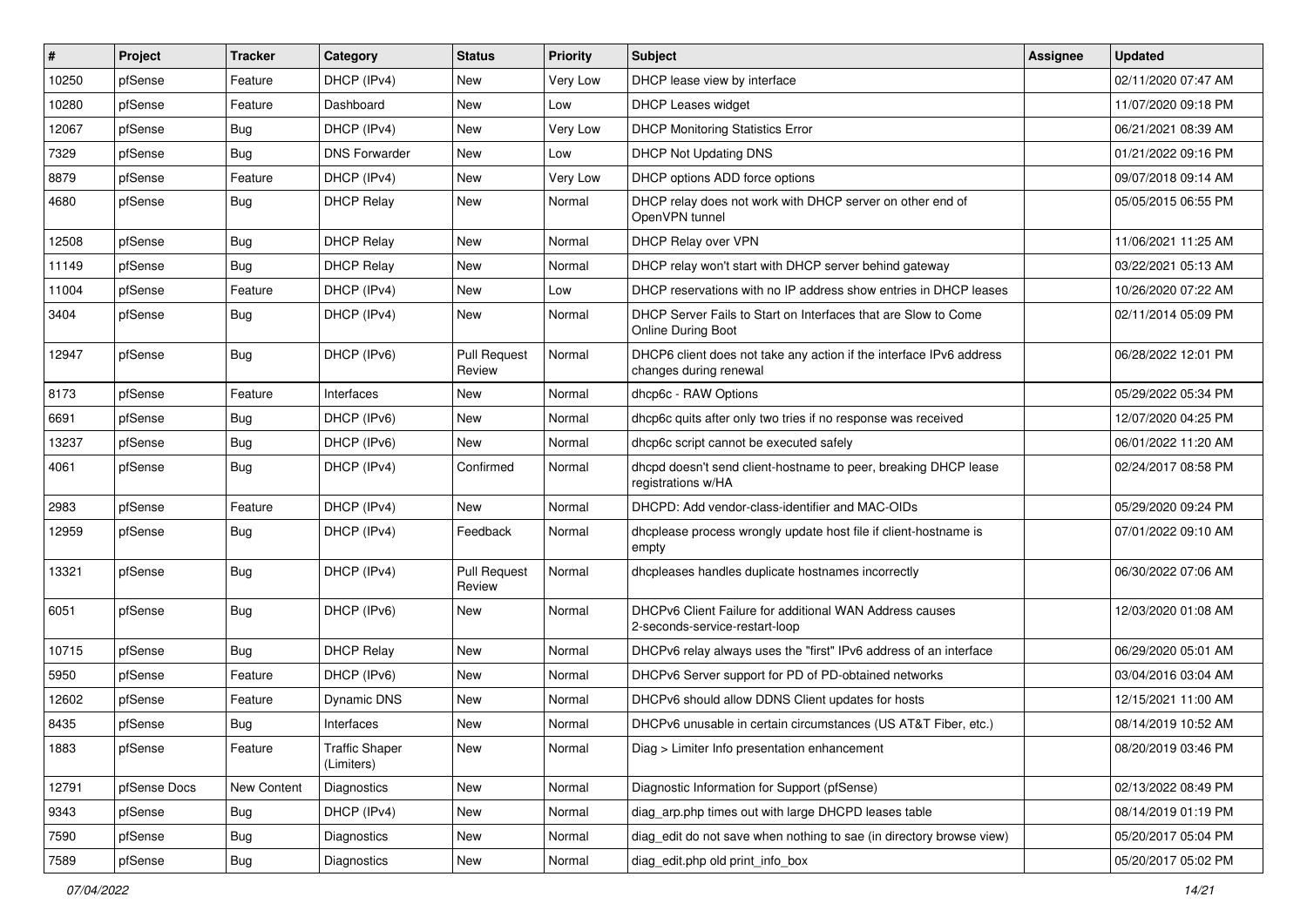| #     | Project             | <b>Tracker</b> | Category                            | <b>Status</b> | <b>Priority</b> | Subject                                                                                           | <b>Assignee</b> | <b>Updated</b>      |
|-------|---------------------|----------------|-------------------------------------|---------------|-----------------|---------------------------------------------------------------------------------------------------|-----------------|---------------------|
| 8232  | pfSense<br>Packages | Feature        | haproxy                             | New           | Normal          | different ssl options based on the sni name                                                       |                 | 01/30/2019 10:36 AM |
| 7476  | pfSense             | Bug            | Logging                             | New           | Normal          | Dirty buffer used to build log messages?                                                          |                 | 04/17/2017 09:51 PM |
| 10464 | pfSense             | Todo           | Upgrade                             | New           | Low             | Disallow package updates when a system update is available                                        |                 | 06/30/2022 08:41 AM |
| 7314  | pfSense             | <b>Bug</b>     | <b>RRD Graphs</b>                   | <b>New</b>    | Low             | Discrepancy in ntp monitoring view                                                                |                 | 02/24/2017 08:37 PM |
| 6789  | pfSense<br>Packages | Feature        | Squid                               | New           | Normal          | disgest_ldap_auth                                                                                 |                 | 08/13/2019 09:57 AM |
| 2367  | pfSense             | Bug            | Rules / NAT                         | <b>New</b>    | Normal          | display negate rules in firewall_rules.php and evaluate when added                                |                 | 05/07/2012 06:11 PM |
| 7441  | pfSense             | Feature        | DHCP (IPv4)                         | <b>New</b>    | Low             | Display start/end times for Static Mapping leases on DHCP<br>Leases/DHCPv6 Leases                 |                 | 08/21/2019 10:48 AM |
| 13138 | pfSense<br>Packages | Feature        | pfBlockerNG                         | <b>New</b>    | Normal          | DNS over HTTPS/TLS Blocking should be removed from SafeSearch                                     |                 | 05/07/2022 02:52 AM |
| 13254 | pfSense             | <b>Bug</b>     | <b>DNS Resolver</b>                 | <b>New</b>    | Normal          | DNS resolver does not update "unbound.conf" file during link down<br>events                       |                 | 06/28/2022 12:01 PM |
| 6103  | pfSense             | Feature        | <b>DNS Resolver</b>                 | <b>New</b>    | Normal          | DNS Resolver Outgoing Interfaces should be able to use Gateway<br>Groups                          |                 | 10/21/2019 08:02 AM |
| 7453  | pfSense<br>Packages | <b>Bug</b>     | <b>ACME</b>                         | <b>New</b>    | Normal          | DNS-ovh need to save or display consumer key                                                      |                 | 04/06/2017 10:54 AM |
| 11099 | pfSense<br>Packages | Feature        | pfBlockerNG                         | <b>New</b>    | Normal          | DNSBL blocking by schedule                                                                        |                 | 11/25/2020 12:12 AM |
| 12414 | pfSense<br>Packages | <b>Bug</b>     | pfBlockerNG                         | Feedback      | Normal          | DNSBL SafeSearch page displays input validation error if DoH / DoT<br>blocking is not enabled     |                 | 12/30/2021 02:49 PM |
| 13236 | pfSense Docs        | Todo           | Products                            | <b>New</b>    | Normal          | Document link speed limitations with igc and ix on 6100/4100                                      |                 | 05/31/2022 05:53 PM |
| 11147 | pfSense             | <b>Bug</b>     | Dynamic DNS                         | <b>New</b>    | Normal          | Domeneshop DynDNS IPv4 and IPv6                                                                   |                 | 12/09/2020 11:47 PM |
| 13267 | pfSense             | Bug            | OpenVPN                             | New           | Normal          | dpinger continues to run on OpenVPN gateway after OpenVPN<br>service is stopped.                  |                 | 06/12/2022 02:49 PM |
| 12829 | pfSense             | <b>Bug</b>     | <b>Traffic Shaper</b><br>(Limiters) | Feedback      | Normal          | Dummynet kernel module fails to load after upgrade.                                               |                 | 03/17/2022 09:26 AM |
| 7903  | pfSense<br>Packages | Feature        | New Package<br>Request              | <b>New</b>    | Normal          | Duo ssh package                                                                                   |                 | 01/16/2021 12:44 AM |
| 12894 | pfSense Plus        | Bug            | Certificates                        | <b>New</b>    | Low             | duplicating freshly created certificates through refreshing                                       |                 | 03/03/2022 02:35 PM |
| 8432  | pfSense             | Bug            | Dynamic DNS                         | New           | Normal          | Dynamic DNS Client gives an error that it can't find IPv6 address<br>when WAN interface is a LAGG |                 | 09/17/2020 05:23 AM |
| 6493  | pfSense             | <b>Bug</b>     | Web Interface                       | Confirmed     | Normal          | Dynamic DNS clients slow page load                                                                |                 | 06/17/2016 03:43 AM |
| 11084 | pfSense             | Feature        | Dynamic DNS                         | New           | Normal          | Dynamic DNS include option to specify virtual IP addresses                                        |                 | 11/19/2020 01:26 PM |
| 7418  | pfSense             | Feature        | Dynamic DNS                         | New           | Normal          | Dynamic dns should be sorted interface name                                                       |                 | 08/21/2019 08:58 AM |
| 7551  | pfSense             | <b>Bug</b>     | Rules / NAT                         | New           | Normal          | Dynamic IPsec endpoints not added to rule set after WAN down/up                                   |                 | 05/16/2017 02:26 PM |
| 986   | pfSense             | Feature        | Web Interface                       | New           | Normal          | Dynamic states view                                                                               |                 | 02/06/2016 04:58 AM |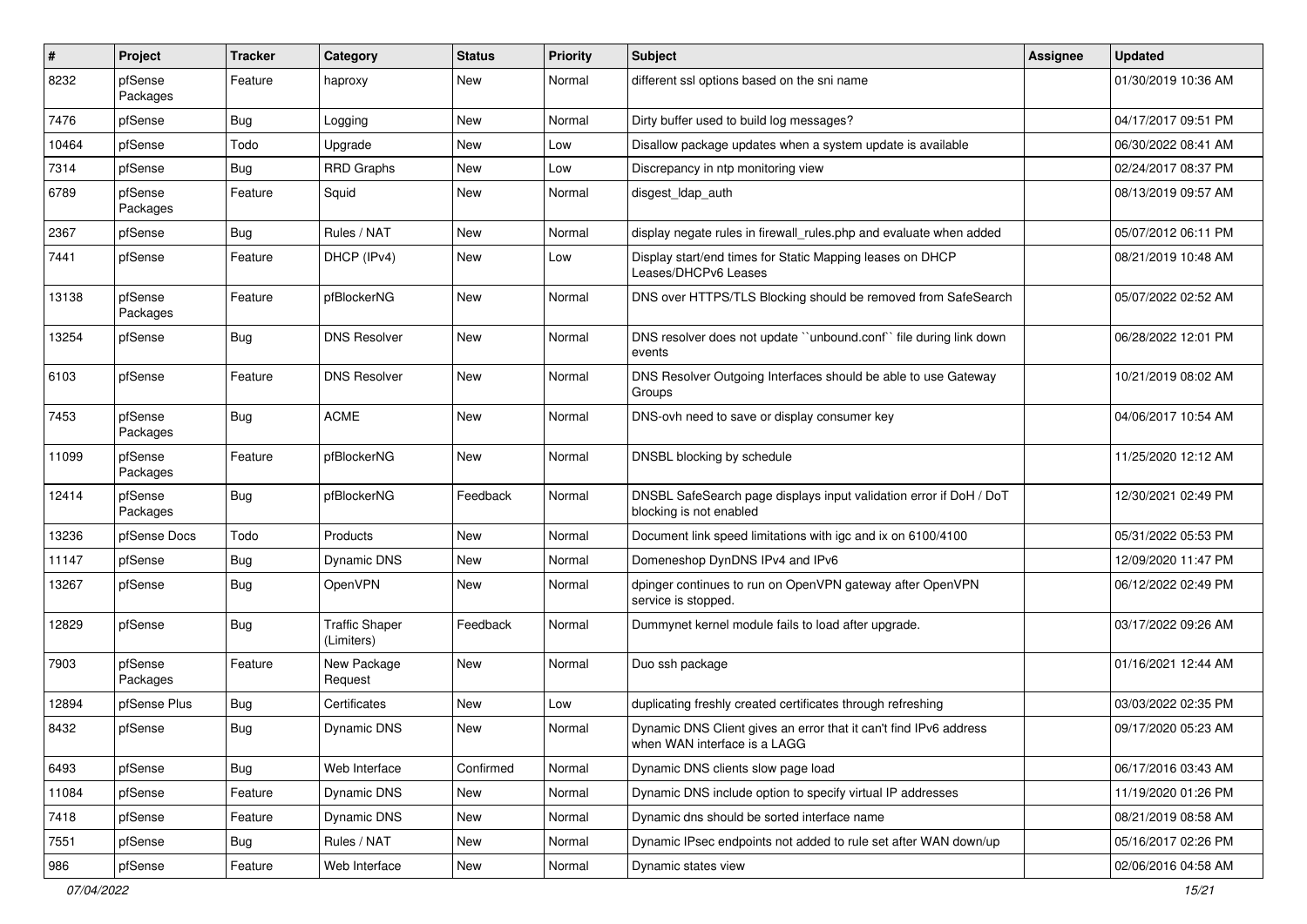| $\vert$ # | Project             | <b>Tracker</b> | Category                 | <b>Status</b> | <b>Priority</b> | <b>Subject</b>                                                                                 | <b>Assignee</b> | <b>Updated</b>      |
|-----------|---------------------|----------------|--------------------------|---------------|-----------------|------------------------------------------------------------------------------------------------|-----------------|---------------------|
| 11963     | pfSense<br>Packages | Feature        | <b>FRR</b>               | <b>New</b>    | Normal          | Dynamically change OSPF interface costs on selected interfaces on<br><b>CARP</b> event         |                 | 05/26/2021 04:13 AM |
| 12308     | pfSense<br>Packages | Feature        | New Package<br>Request   | New           | Normal          | Dynamicaly Update Firewall Aliases from OpenVPN LDAP Group<br>membership of the connected user |                 | 08/27/2021 12:51 AM |
| 7292      | pfSense             | Feature        | Dynamic DNS              | <b>New</b>    | Normal          | DynamicDNS configuration does not sync to HA secondary                                         |                 | 02/21/2017 04:56 PM |
| 9664      | pfSense             | Bug            | Dynamic DNS              | <b>New</b>    | Normal          | DynDNS and Dual-wan problem with CloudFlare (works with No-Ip)                                 |                 | 08/03/2019 10:00 AM |
| 9805      | pfSense             | <b>Bug</b>     | <b>Dynamic DNS</b>       | <b>New</b>    | Normal          | dynDNS cloudflare multiple entries                                                             |                 | 10/02/2019 04:51 PM |
| 11980     | pfSense<br>Packages | Bug            | FreeRADIUS               | Feedback      | Normal          | EAP does not work with SQL backend                                                             |                 | 07/21/2021 07:24 AM |
| 8474      | pfSense             | Feature        | <b>High Availability</b> | <b>New</b>    | Low             | Easier Conversion to HA Pair from Existing Non-HA Firewall                                     |                 | 04/19/2018 11:52 PM |
| 12705     | pfSense             | <b>Bug</b>     | <b>IPsec</b>             | Incomplete    | Normal          | ECDSA certificate does not work for IPSec VPN phase 1                                          |                 | 01/24/2022 03:22 PM |
| 7085      | pfSense             | Feature        | Rules / NAT              | <b>New</b>    | Normal          | <b>Edit Firewall Rules Seperator</b>                                                           |                 | 09/10/2017 09:15 AM |
| 3465      | pfSense             | <b>Bug</b>     | Traffic Shaper (ALTQ)    | <b>New</b>    | Normal          | Editing Traffic Shaper queues causes status queues.php error                                   |                 | 02/19/2014 01:53 AM |
| 10467     | pfSense             | Feature        | <b>Notifications</b>     | New           | Very Low        | Email alert functionality for system health                                                    |                 | 05/21/2020 06:02 AM |
| 13224     | pfSense             | <b>Bug</b>     | Notifications            | <b>New</b>    | Normal          | Email notification flood when UPS (NUT) and WAN send notifications                             |                 | 05/27/2022 01:58 AM |
| 4128      | pfSense             | Feature        | Notifications            | New           | Normal          | Email notification webgui configuration                                                        |                 | 11/18/2021 12:48 PM |
| 10718     | pfSense             | Feature        | <b>Notifications</b>     | New           | Normal          | Email notifications - add new field to enter a from: name                                      |                 | 07/01/2020 09:08 AM |
| 11567     | pfSense<br>Packages | Feature        | Mail report              | <b>New</b>    | Normal          | Email report add a note filed request                                                          |                 | 02/27/2021 03:44 PM |
| 8570      | pfSense             | Bug            | <b>XML Parser</b>        | <b>New</b>    | Normal          | Empty (dn)shaper config gets populated with newline                                            |                 | 08/20/2019 02:45 PM |
| 6647      | pfSense             | Todo           | Web Interface            | New           | Very Low        | <b>Enable Additional Security Headers</b>                                                      |                 | 05/14/2021 01:09 AM |
| 3793      | pfSense             | Feature        | Rules / NAT              | <b>New</b>    | Normal          | Enable external authentication support for rules                                               |                 | 08/05/2014 01:09 PM |
| 9704      | pfSense<br>Packages | Feature        | FreeRADIUS               | New           | Normal          | Enable filter username                                                                         |                 | 08/27/2019 12:07 PM |
| 13227     | pfSense             | Feature        | <b>IPsec</b>             | <b>New</b>    | High            | Enable IPSec Virtual IP Pool assignment by Radius for Mobile Users -<br><b>SIMPLE FIX</b>      |                 | 05/27/2022 10:15 AM |
| 9544      | pfSense             | Feature        | Routing                  | <b>New</b>    | Normal          | Enable RADIX_MPATH                                                                             |                 | 04/21/2022 12:39 PM |
| 13219     | pfSense             | Feature        | <b>Captive Portal</b>    | New           | Very Low        | Enable/Disable single voucher roll                                                             |                 | 05/26/2022 08:14 AM |
| 8050      | pfSense             | <b>Bug</b>     | Interfaces               | <b>New</b>    | High            | Enabling bridge while interfaces have link freezes console                                     |                 | 11/03/2017 04:38 PM |
| 11414     | pfSense<br>Packages | <b>Bug</b>     | pfBlockerNG              | New           | Normal          | Enabling feed "Public_DNS4_all" breaks some Google services                                    |                 | 02/13/2021 02:46 AM |
| 13288     | pfSense             | <b>Bug</b>     | Configuration<br>Backend | New           | Normal          | Encode FreeRADIUS Custom Options                                                               |                 | 06/20/2022 10:36 AM |
| 13287     | pfSense             | Feature        | Configuration<br>Backend | <b>New</b>    | Normal          | Encode OpenVPN Custom Options                                                                  |                 | 06/20/2022 10:33 AM |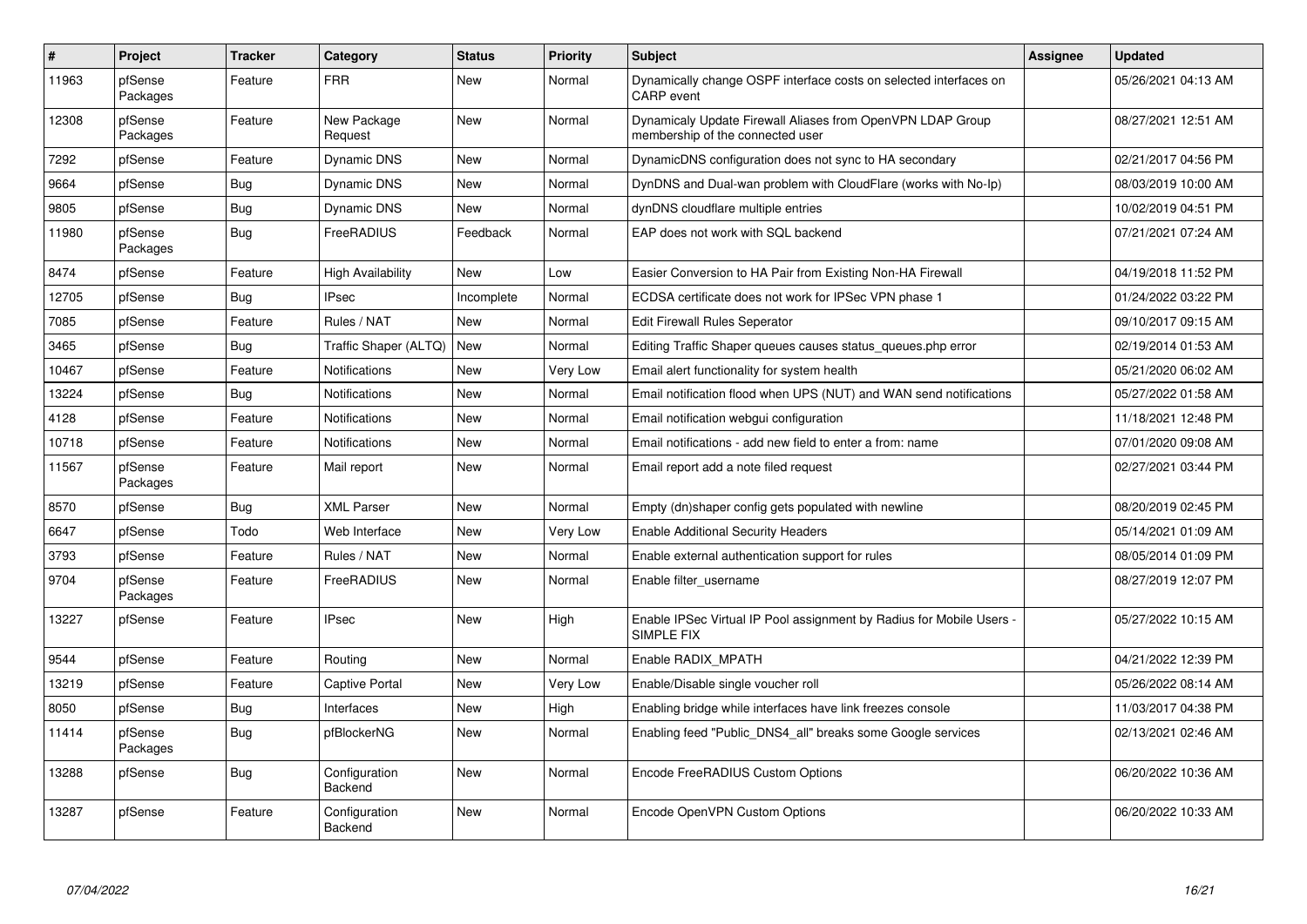| #     | <b>Project</b>      | <b>Tracker</b> | Category                 | <b>Status</b>                 | <b>Priority</b> | <b>Subject</b>                                                                                                                  | Assignee | <b>Updated</b>      |
|-------|---------------------|----------------|--------------------------|-------------------------------|-----------------|---------------------------------------------------------------------------------------------------------------------------------|----------|---------------------|
| 7977  | pfSense             | <b>Bug</b>     | Translations             | New                           | Normal          | English text shown in stead of translated text (Routing - Gateway<br>groups - edit)                                             |          | 08/21/2019 11:28 AM |
| 13242 | pfSense             | Feature        | Gateway Monitoring       | <b>New</b>                    | Normal          | Enhancements to static route creation/deletion for dpinger monitor IPs                                                          |          | 06/03/2022 11:20 AM |
| 13280 | pfSense             | <b>Bug</b>     | Unknown                  | New                           | Normal          | Entries duplicated in /boot/loader.conf                                                                                         |          | 06/19/2022 11:11 AM |
| 13068 | pfSense             | <b>Bug</b>     | Aliases / Tables         | New                           | Normal          | Error loading rules when URL Table IPs content is empty                                                                         |          | 04/17/2022 09:07 PM |
| 8004  | pfSense             | Bug            | NAT Reflection           | New                           | Normal          | Error notice for a deleted NAT that had a RULE or an existing NAT<br>which is claimed to have no NAT port                       |          | 10/24/2017 06:39 PM |
| 13290 | pfSense             | Regression     | Captive Portal           | Feedback                      | Normal          | Error "dummynet: bad switch 21!" with Captive Portals and Limiters<br>active                                                    |          | 07/03/2022 07:25 PM |
| 9690  | pfSense             | Bug            | Interfaces               | <b>New</b>                    | Normal          | Ethernet flow control should be disabled by default                                                                             |          | 08/19/2019 06:45 PM |
| 9241  | pfSense             | Bug            | Interfaces               | New                           | Normal          | Ethernet link cycles up/down if "auto-negotiate" is explicitly selected in<br>interface configuration                           |          | 12/31/2018 08:36 PM |
| 12848 | pfSense             | Feature        | Dynamic DNS              | <b>New</b>                    | Normal          | Evaluation of the DynDNS "Result Match" string                                                                                  |          | 02/22/2022 02:01 AM |
| 11440 | pfSense             | Feature        | Web Interface            | New                           | Low             | Expand collapsed sections by clicking anywhere on header                                                                        |          | 10/28/2021 01:35 PM |
| 8316  | pfSense             | Feature        | Rules / NAT              | <b>New</b>                    | Low             | expiration date when creating new rules                                                                                         |          | 08/21/2019 09:11 AM |
| 2774  | pfSense             | Feature        | DHCP (IPv4)              | New                           | Normal          | Extend DHCP Pools code to allow using different subnets                                                                         |          | 08/19/2019 10:27 AM |
| 12519 | pfSense             | Bug            | Authentication           | New                           | Normal          | Fail authentication using special character in password via the LDAP<br>connector                                               |          | 11/12/2021 07:39 AM |
| 7956  | pfSense             | Feature        | Web Interface            | <b>New</b>                    | Normal          | Favicon able to match GUI colour setting?                                                                                       |          | 10/17/2017 06:36 AM |
| 13165 | pfSense             | Feature        | Dashboard                | <b>Pull Request</b><br>Review | Normal          | Feat: live update for Services dashboard widget                                                                                 |          | 05/15/2022 01:48 AM |
| 7449  | pfSense<br>Packages | Feature        | OpenVPN Client<br>Export | <b>New</b>                    | Normal          | feature request for openvpn-client-export package, add the support for<br>openvpn up and down script, for mapping network drive |          | 08/06/2019 05:06 PM |
| 11921 | pfSense             | Feature        | <b>DNS Resolver</b>      | New                           | Very Low        | Feature Request: Compile unbound with EDNS Client Subnet (ECS)<br>module (--enable-subnet)                                      |          | 05/14/2021 07:29 AM |
| 13199 | pfSense<br>Packages | Feature        | pfBlockerNG              | New                           | Normal          | Feed groups should not have the first listing in the group bar                                                                  |          | 05/23/2022 06:03 AM |
| 12402 | pfSense Docs        | Todo           | Configuration            | <b>New</b>                    | Normal          | Feedback on Configuration - Advanced Configuration Options -<br>Notifications                                                   |          | 09/24/2021 12:46 AM |
| 12268 | pfSense Docs        | Todo           | <b>Firewall Rules</b>    | <b>New</b>                    | Normal          | Feedback on Firewall - Aliases                                                                                                  |          | 08/17/2021 12:55 AM |
| 12770 | pfSense Docs        | Todo           | <b>Firewall Rules</b>    | <b>Pull Request</b><br>Review | Normal          | Feedback on Firewall - Configuring firewall rules                                                                               |          | 06/27/2022 07:42 AM |
| 12237 | pfSense Docs        | Todo           | Hardware                 | New                           | Normal          | Feedback on Hardware - Hardware Tuning and Troubleshooting                                                                      |          | 08/10/2021 03:13 AM |
| 12659 | pfSense Docs        | Todo           | Hardware                 | New                           | Normal          | Feedback on Hardware - Hardware Tuning and Troubleshooting -<br>Flow Control for ix                                             |          | 01/16/2022 10:22 AM |
| 12411 | pfSense Docs        | Todo           | High Availability        | <b>New</b>                    | Normal          | Feedback on High Availability - pfSense XML-RPC Config Sync<br>Overview                                                         |          | 09/29/2021 10:39 AM |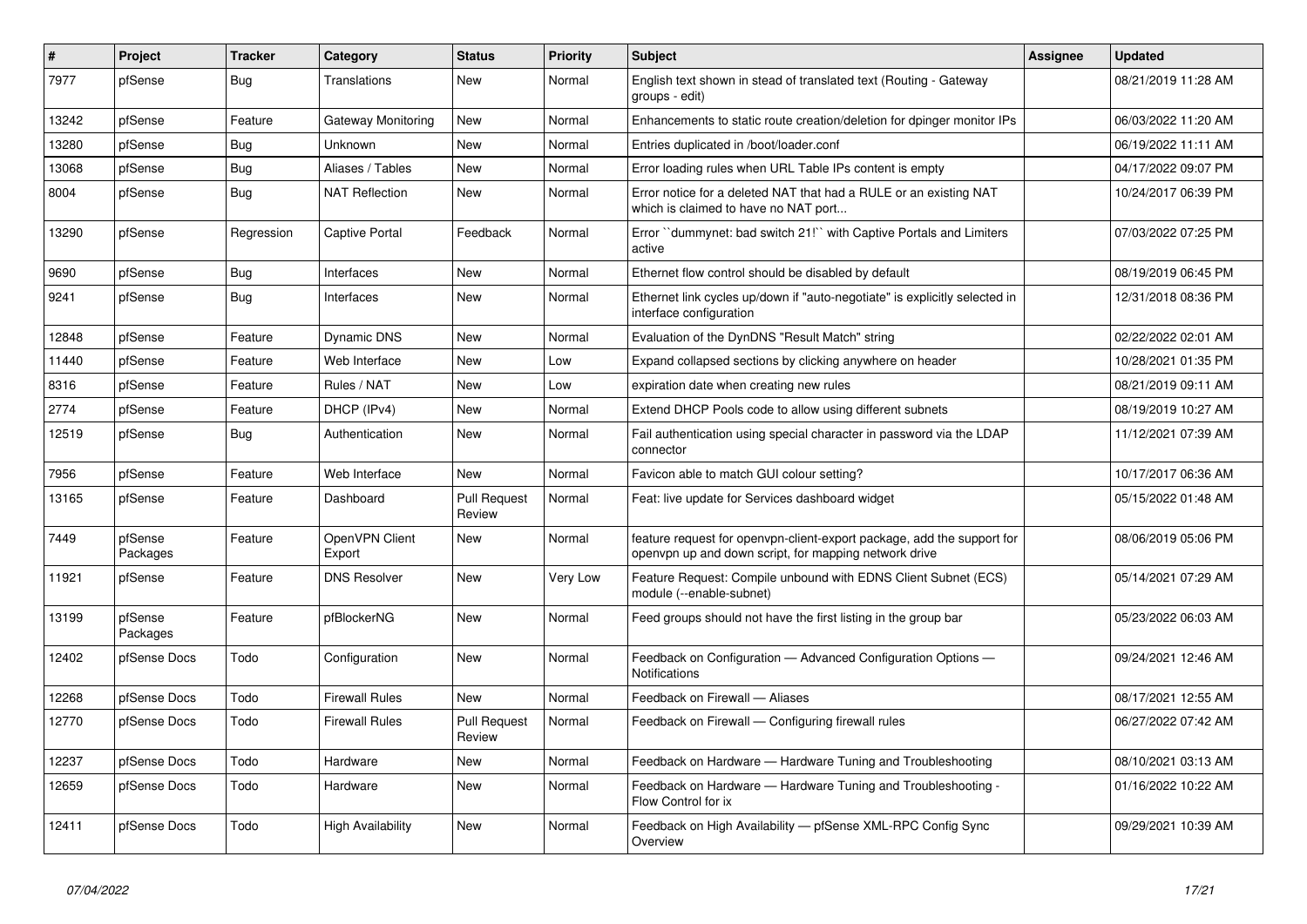| ∦     | Project             | <b>Tracker</b> | Category                 | <b>Status</b> | <b>Priority</b> | <b>Subject</b>                                                                                              | <b>Assignee</b> | <b>Updated</b>      |
|-------|---------------------|----------------|--------------------------|---------------|-----------------|-------------------------------------------------------------------------------------------------------------|-----------------|---------------------|
| 11648 | pfSense Docs        | Todo           | Packages                 | New           | Normal          | Feedback on Packages - AWS VPC Wizard - pfSense Plus<br><b>Configuration Details</b>                        |                 | 03/10/2021 06:30 AM |
| 11026 | pfSense<br>Packages | Feature        | FreeRADIUS               | <b>New</b>    | Low             | Feedback on Packages - FreeRADIUS package                                                                   |                 | 11/02/2020 07:21 AM |
| 11944 | pfSense Docs        | Todo           | Packages                 | New           | Normal          | Feedback on Packages - FRR Package - Bidirectional Forwarding<br>Detection                                  |                 | 05/21/2021 12:57 AM |
| 12395 | pfSense Docs        | Todo           | Packages                 | <b>New</b>    | Normal          | Feedback on Packages - FRR Package - Border Gateway Protocol<br>- BGP Required Information                  |                 | 09/21/2021 04:32 PM |
| 12098 | pfSense Docs        | Correction     | Configuration            | <b>New</b>    | Normal          | Feedback on pfSense Configuration Recipes - Accessing a<br>CPE/Modem from Inside the Firewall               |                 | 07/02/2021 02:30 AM |
| 12787 | pfSense Docs        | Todo           | <b>IPsec</b>             | <b>New</b>    | Normal          | Feedback on pfSense Configuration Recipes - Routing Internet<br>Traffic Through a Site-to-Site IPsec Tunnel |                 | 02/11/2022 11:28 PM |
| 12883 | pfSense Docs        | Todo           | <b>DNS</b>               | <b>New</b>    | Normal          | Feedback on Services - DNS Resolver - Host Overrides                                                        |                 | 02/28/2022 07:54 PM |
| 12063 | pfSense Docs        | Todo           | Dynamic DNS              | New           | Normal          | Feedback on Services — Dynamic DNS — Configuring RFC 2136<br>Dynamic DNS updates                            |                 | 06/18/2021 06:24 PM |
| 11714 | pfSense Docs        | New Content    | <b>High Availability</b> | New           | Normal          | Feedback on Troubleshooting - Troubleshooting High Availability<br><b>DHCP Failover</b>                     |                 | 03/21/2021 05:58 PM |
| 11227 | pfSense<br>Packages | Feature        | pfBlockerNG              | <b>New</b>    | Normal          | Feeds update                                                                                                |                 | 01/07/2021 12:11 AM |
| 11178 | pfSense<br>Packages | Feature        | Filer                    | <b>New</b>    | Normal          | Filer do not ask what to do with previous filename                                                          |                 | 12/31/2020 02:45 AM |
| 10426 | pfSense<br>Packages | Bug            | Filer                    | Feedback      | Normal          | Filer must validate that File name is uniq                                                                  |                 | 04/20/2022 11:02 AM |
| 11235 | pfSense<br>Packages | <b>Bug</b>     | Filer                    | <b>New</b>    | Normal          | Filer run script when "state" unchanged                                                                     |                 | 01/08/2021 07:24 AM |
| 5658  | pfSense             | <b>Bug</b>     | <b>Captive Portal</b>    | Confirmed     | Low             | Files with the same name cannot be uploaded to multiple captive<br>portal zones                             |                 | 12/18/2015 07:19 PM |
| 13067 | pfSense             | Bug            | <b>FilterDNS</b>         | <b>New</b>    | Normal          | filterdns resolve interval is twice the intended value                                                      |                 | 04/17/2022 07:45 PM |
| 12056 | pfSense             | Bug            | Logging                  | New           | Normal          | Filterlog says "Unknown Option %u"                                                                          |                 | 06/18/2021 05:51 AM |
| 10493 | pfSense             | Bug            | <b>IPsec</b>             | New           | Normal          | filter_get_vpns_list() issues                                                                               |                 | 05/06/2020 01:07 AM |
| 10290 | pfSense             | Feature        | Aliases / Tables         | New           | Very Low        | Firewall Aliases Add button on top of list                                                                  |                 | 07/10/2021 01:03 PM |
| 12667 | pfSense<br>Packages | <b>Bug</b>     | WireGuard                | <b>New</b>    | Normal          | Firewall Crashed After Upgrading Wireguard                                                                  |                 | 01/07/2022 09:18 AM |
| 13045 | pfSense<br>Packages | <b>Bug</b>     | WireGuard                | New           | Normal          | Firewall floating rules ignore WireGuard traffic                                                            |                 | 04/11/2022 09:40 AM |
| 12857 | pfSense             | <b>Bug</b>     | Gateways                 | <b>New</b>    | Normal          | Firewall gateway goes away when making changes to Bridge0 device                                            |                 | 02/27/2022 11:20 AM |
| 10701 | pfSense             | Bug            | Web Interface            | New           | Very Low        | Firewall Log too wide with Rule Description Column                                                          |                 | 06/25/2020 07:36 AM |
| 11566 | pfSense             | <b>Bug</b>     | Web Interface            | New           | Low             | Firewall Maximum Table Entries "default size" is whatever is entered                                        |                 | 02/27/2021 10:01 AM |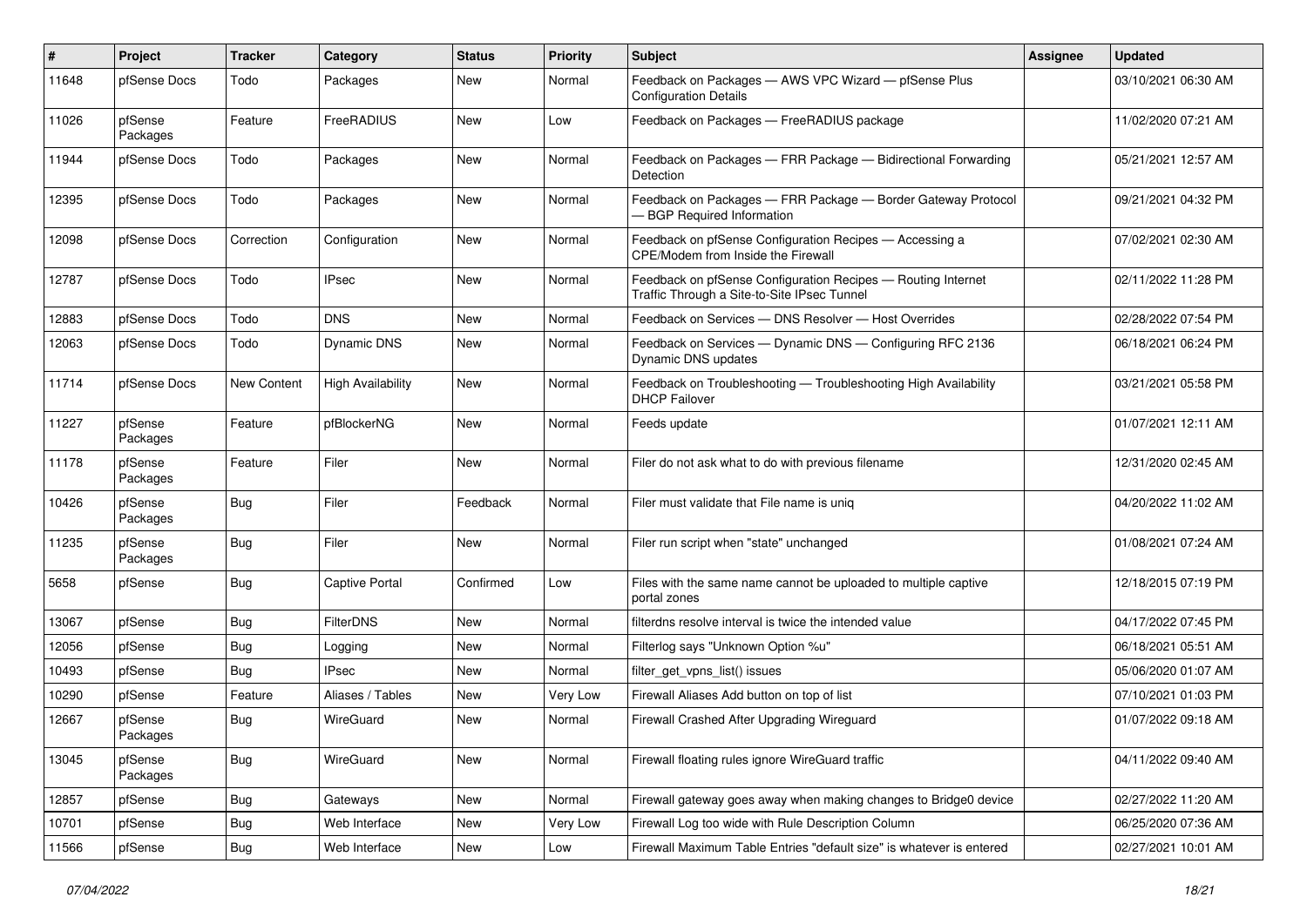| $\vert$ # | Project             | <b>Tracker</b> | Category                | <b>Status</b>                 | <b>Priority</b> | <b>Subject</b>                                                                                                                                                     | Assignee | <b>Updated</b>      |
|-----------|---------------------|----------------|-------------------------|-------------------------------|-----------------|--------------------------------------------------------------------------------------------------------------------------------------------------------------------|----------|---------------------|
| 13144     | pfSense             | <b>Bug</b>     | Rules / NAT             | <b>New</b>                    | Very Low        | Firewall rule entries can get out of sync when entries are deleted while<br>other administrators are editing entries simultaneously                                |          | 05/10/2022 07:26 AM |
| 7373      | pfSense             | <b>Bug</b>     | Rules / NAT             | <b>New</b>                    | Normal          | Firewall schedules GUI needs to be redone from scratch                                                                                                             |          | 08/21/2019 08:56 AM |
| 13051     | pfSense             | <b>Bug</b>     | Traffic Shaper (ALTQ)   | New                           | Normal          | Firewall traffic shaper by interface selection unknow                                                                                                              |          | 04/12/2022 07:03 AM |
| 8270      | pfSense             | Todo           | Web Interface           | <b>New</b>                    | Very Low        | Fix grammatically erroneous repetition                                                                                                                             |          | 01/11/2018 08:19 AM |
| 11589     | pfSense             | Feature        | <b>Traffic Graphs</b>   | <b>Pull Request</b><br>Review | Low             | Fix iftop experimental traffic fetcher, unify and improve output style                                                                                             |          | 03/03/2021 03:30 PM |
| 11232     | pfSense             | Bug            | <b>Operating System</b> | New                           | Normal          | Fix pfSense fsync                                                                                                                                                  |          | 01/08/2021 08:53 AM |
| 10503     | pfSense<br>Packages | Bug            | <b>FRR</b>              | <b>New</b>                    | Normal          | Flapping any GW in multi-WAN influences restating all IPsec tunnels<br>in FRR which leads to dropping all IPsec VTI static routes and related<br><b>BGP</b> issues |          | 05/08/2020 07:51 PM |
| 13161     | pfSense             | Feature        | Web Interface           | New                           | Very Low        | FLASH PORT'S LED button, to help quickly find port that need to be<br>connected to patch&cable                                                                     |          | 05/14/2022 06:35 AM |
| 13046     | pfSense             | <b>Bug</b>     | Rules / NAT             | <b>New</b>                    | Normal          | Floating rule applied to IPv6 interface with a SLAAC DHCPv6 gateway<br>reports error on boot                                                                       |          | 04/11/2022 09:50 AM |
| 6627      | pfSense             | Bug            | Rules / NAT             | New                           | Normal          | floating tab match rules ignore quick action so should be removed                                                                                                  |          | 07/18/2016 02:15 PM |
| 8752      | pfSense<br>Packages | Bug            | squidguard              | New                           | Normal          | For SquidGuard in "Common ACL" menu "Target Rules List" "access"<br>option always stays with default value '---' for my Target category                            |          | 08/06/2018 05:53 AM |
| 7934      | pfSense             | Feature        | Dashboard               | New                           | Very Low        | format support phone# for international use                                                                                                                        |          | 10/12/2017 04:38 PM |
| 11522     | pfSense<br>Packages | <b>Bug</b>     | Zabbix                  | <b>New</b>                    | Normal          | fping6 error                                                                                                                                                       |          | 02/24/2021 07:13 AM |
| 8589      | pfSense<br>Packages | <b>Bug</b>     | FreeRADIUS              | <b>New</b>                    | Normal          | FreeRadius 0.15.5_2 ignoring tunnelled-reply=no                                                                                                                    |          | 02/18/2019 03:40 PM |
| 8513      | pfSense<br>Packages | Bug            | FreeRADIUS              | New                           | High            | Freeradius 3.x Idap problem                                                                                                                                        |          | 02/18/2019 05:22 PM |
| 10695     | pfSense<br>Packages | Bug            | FreeRADIUS              | <b>New</b>                    | Normal          | FreeRadius Accounting skipping MBs after reboot due to power down                                                                                                  |          | 06/24/2020 04:49 AM |
| 8031      | pfSense<br>Packages | Feature        | FreeRADIUS              | <b>New</b>                    | Normal          | FreeRADIUS copy entry function                                                                                                                                     |          | 08/16/2019 01:01 PM |
| 11534     | pfSense<br>Packages | Regression     | FreeRADIUS              | <b>New</b>                    | High            | FreeRADIUS EAP anonymous connection forbidden out-of-tunnel                                                                                                        |          | 07/14/2021 02:32 AM |
| 4506      | pfSense<br>Packages | Feature        | FreeRADIUS              | <b>New</b>                    | Normal          | FreeRADIUS groups/hunt groups                                                                                                                                      |          | 03/10/2015 08:51 PM |
| 12982     | pfSense<br>Packages | Bug            | FreeRADIUS              | <b>New</b>                    | Normal          | FreeRadius RadReply table entries missing from pf                                                                                                                  |          | 06/19/2022 05:38 PM |
| 11802     | pfSense<br>Packages | Bug            | FreeRADIUS              | <b>New</b>                    | Normal          | FreeRADIUS sync                                                                                                                                                    |          | 05/10/2021 04:18 AM |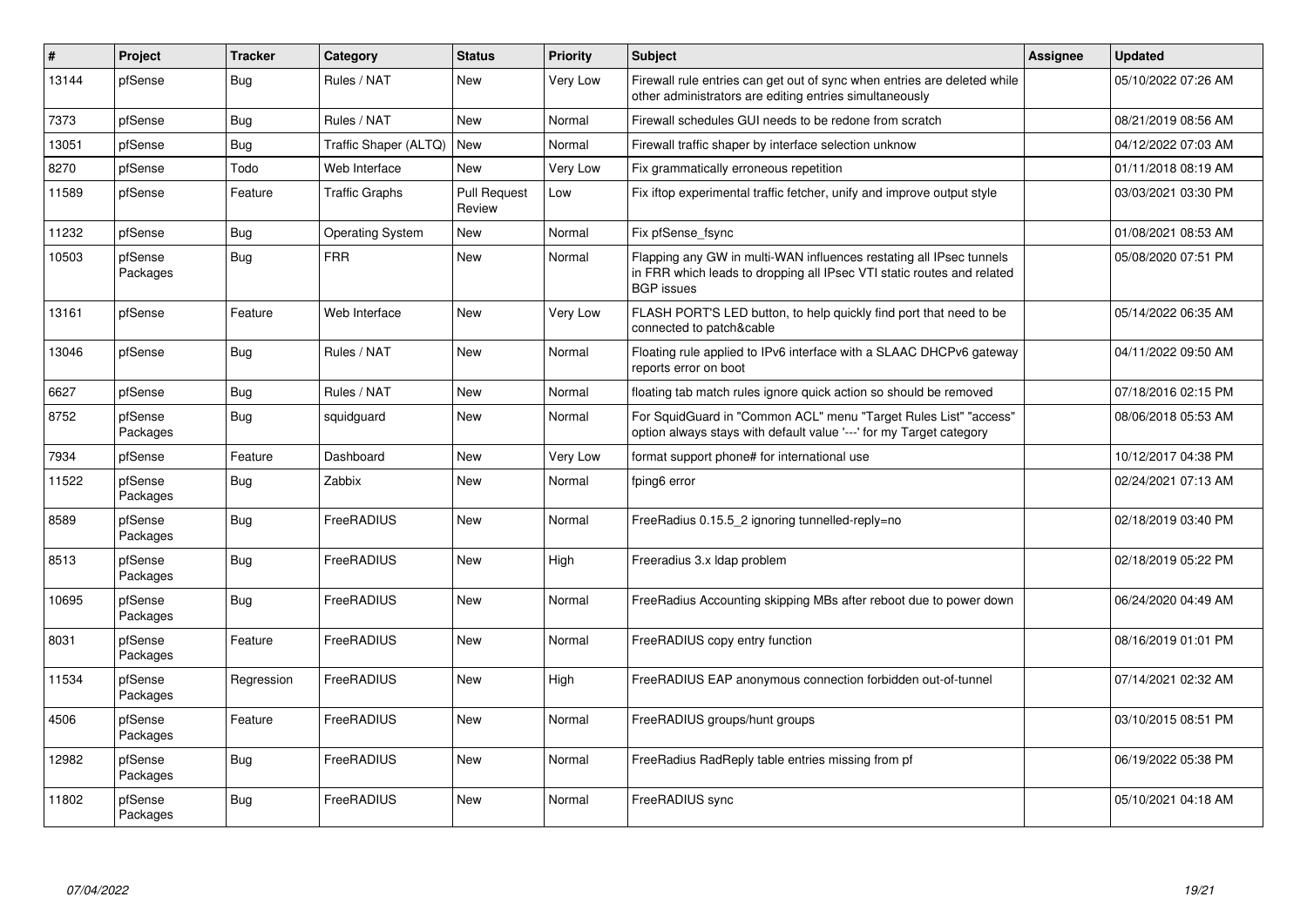| $\vert$ # | Project             | <b>Tracker</b> | Category                  | <b>Status</b>                 | <b>Priority</b> | <b>Subject</b>                                                                                                                                                          | Assignee | <b>Updated</b>      |
|-----------|---------------------|----------------|---------------------------|-------------------------------|-----------------|-------------------------------------------------------------------------------------------------------------------------------------------------------------------------|----------|---------------------|
| 12742     | pfSense<br>Packages | Bug            | FreeRADIUS                | Feedback                      | Normal          | freeRADIUS virtual-server-default: modules dailycounter,<br>monthlycounter, noresetcounter, expire_on_login in authorize section<br>prevent virtual server from loading |          | 03/01/2022 12:45 PM |
| 12126     | pfSense<br>Packages | Bug            | FreeRADIUS                | <b>New</b>                    | Normal          | freeradius3 0.15.7_31                                                                                                                                                   |          | 10/11/2021 08:21 AM |
| 10935     | pfSense<br>Packages | Bug            | <b>FRR</b>                | New                           | Normal          | FRR 0.6.7-6 - BGPD service recycled IPv6 without Route Map                                                                                                              |          | 12/30/2020 05:00 PM |
| 10516     | pfSense<br>Packages | Bug            | <b>FRR</b>                | <b>New</b>                    | Normal          | <b>FRR Access list</b>                                                                                                                                                  |          | 12/06/2020 11:02 PM |
| 11841     | pfSense<br>Packages | <b>Bug</b>     | <b>FRR</b>                | <b>New</b>                    | Normal          | FRR access lists default bahavior changed to permit by default                                                                                                          |          | 04/22/2021 09:52 AM |
| 12951     | pfSense<br>Packages | <b>Bug</b>     | <b>FRR</b>                | Feedback                      | Normal          | FRR cannot remove IPv6 routes                                                                                                                                           |          | 03/22/2022 09:24 PM |
| 11650     | pfSense<br>Packages | Bug            | <b>FRR</b>                | New                           | Very Low        | FRR configuration broken on restore of manually edited FRR config<br>sections                                                                                           |          | 03/10/2021 08:50 AM |
| 11377     | pfSense<br>Packages | Bug            | <b>FRR</b>                | <b>Pull Request</b><br>Review | Normal          | FRR deinstall                                                                                                                                                           |          | 03/10/2021 08:21 AM |
| 11936     | pfSense<br>Packages | Bug            | <b>FRR</b>                | Incomplete                    | High            | FRR does not connect BGP when using password                                                                                                                            |          | 05/19/2021 08:12 AM |
| 12889     | pfSense<br>Packages | Feature        | <b>FRR</b>                | <b>New</b>                    | Normal          | FRR GUI add set ipv6 next-hop global                                                                                                                                    |          | 03/02/2022 06:10 AM |
| 11835     | pfSense<br>Packages | Bug            | <b>FRR</b>                | New                           | Normal          | FRR OSPF redistributed connected routes disappearing                                                                                                                    |          | 04/22/2021 07:11 AM |
| 11158     | pfSense<br>Packages | <b>Bug</b>     | <b>FRR</b>                | New                           | High            | <b>FRR Prefix Lists</b>                                                                                                                                                 |          | 12/30/2020 04:55 PM |
| 8547      | pfSense<br>Packages | Feature        | New Package<br>Request    | <b>New</b>                    | Normal          | fwknop Port Knocking Package                                                                                                                                            |          | 02/08/2021 12:17 PM |
| 8743      | pfSense             | Todo           | Gateways                  | <b>New</b>                    | Low             | Gateway Groups page should list gateways in tier order                                                                                                                  |          | 08/14/2019 12:16 PM |
| 11960     | pfSense             | Bug            | Gateway Monitoring        | Feedback                      | Normal          | Gateway Monitoring Traffic Goes Out Default Gateway                                                                                                                     |          | 12/20/2021 05:43 AM |
| 7671      | pfSense             | Feature        | <b>Gateway Monitoring</b> | <b>New</b>                    | Normal          | Gateway Monitoring Via Custom Script or Telnet.                                                                                                                         |          | 09/18/2020 02:59 PM |
| 3312      | pfSense             | Bug            | <b>IPsec</b>              | <b>New</b>                    | Normal          | Gateway on IPsec rules is not functional in pf                                                                                                                          |          | 01/28/2020 10:09 PM |
| 8343      | pfSense             | <b>Bug</b>     | Gateways                  | <b>New</b>                    | Normal          | Gateway Routes (Default Routes) not removed in Kernel when<br>removed from GUI                                                                                          |          | 05/14/2020 01:22 AM |
| 12534     | pfSense Plus        | Feature        | Hardware / Drivers        | <b>New</b>                    | Normal          | Generate a ISO Image for Remote Restore of pfSense Plus on the<br>XG-1537 and 1541 units with IPMI                                                                      |          | 05/30/2022 10:28 AM |
| 7289      | pfSense             | Bug            | Certificates              | New                           | Low             | Generating 4096bit Certificate                                                                                                                                          |          | 08/14/2019 09:56 AM |
| 7821      | pfSense             | Bug            | DHCP (IPv6)               | New                           | Normal          | GIF does not support broadcast                                                                                                                                          |          | 08/29/2017 10:50 AM |
| 11872     | pfSense             | Bug            | Interfaces                | <b>New</b>                    | Normal          | gif interfaces reporting incorrect traffic counters                                                                                                                     |          | 12/30/2021 04:00 AM |